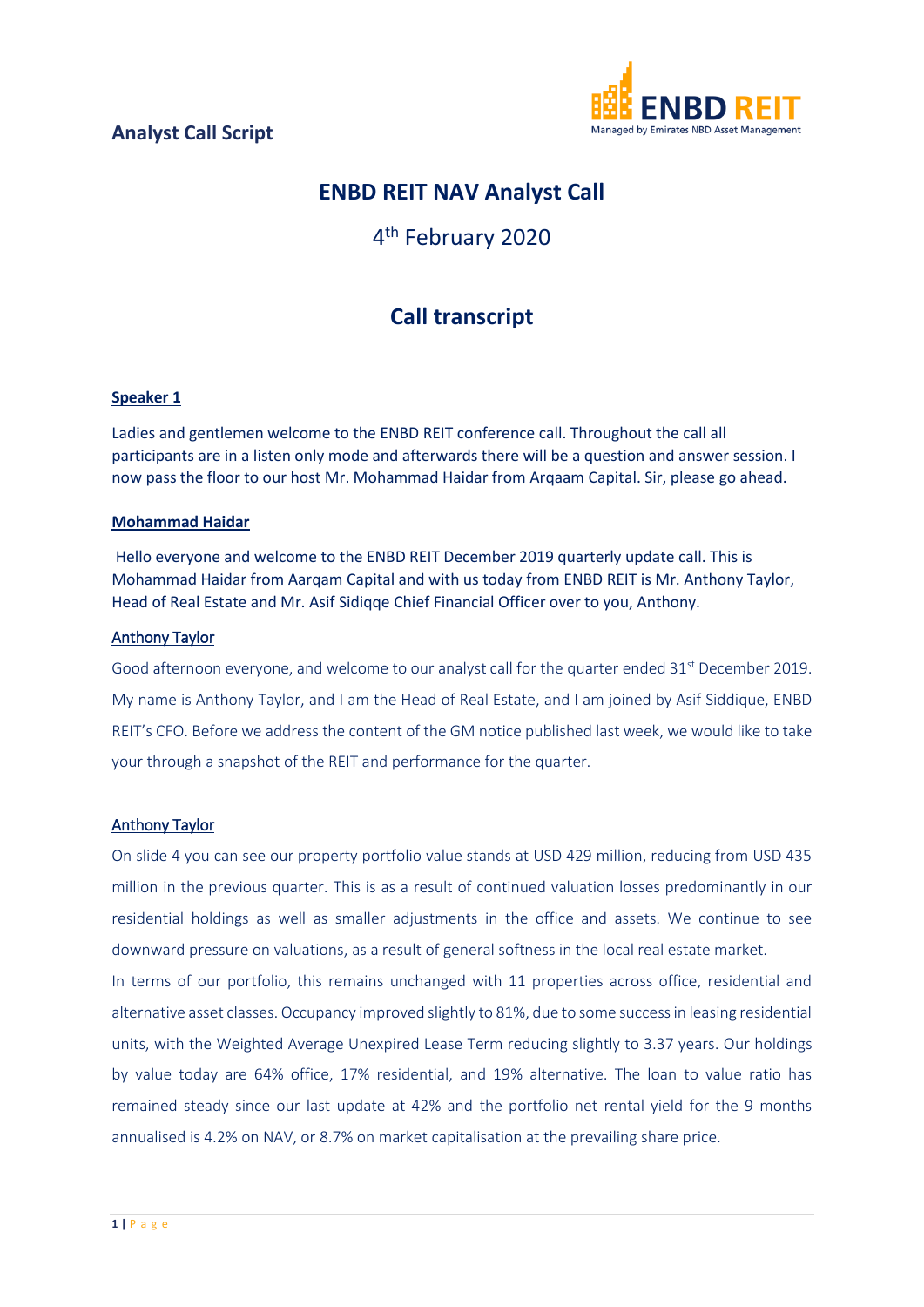

ENBD REIT's NAV now stands at USD 246 million or USD 0.98 per share. NAV is down from the previous quarter when it was USD 254 million, due to the valuation losses mentioned above as well as the dividend payment of USD 4.9 million made in December.

#### Anthony Taylor

Slide 5 provides a brief reminder of dividend payments made to shareholders since listing and as you can see, dividends have declined over time in line with pressure on rental income. Another challenge being faced by the REIT has been consistent downward pressure on share price creating a wide discount to the prevailing NAV. Over the last year a number of measures were put in place to address this, including a share buy-back programme as well as strong focus on active asset and balance sheet management. During our last call we announced that the Board and Management had decided to proceed with a formal restructuring of the REIT, a decision that has now been put forward to shareholders for their approval at the upcoming GM.

The intention with this proposal is to move from a publicly listed REIT trading on the exchange to a private REIT with a fixed term. As a private REIT, the strategy would be for management to exit the assets at a time in the future when market conditions are more favourable and to return the proceeds of these sales back to shareholders.

We believe that this decision is in the best interest of shareholders who stand to realise greater value from holding equity in the REIT – valued according to NAV rather than the share price – for a fixed term. If the delisting is approved by shareholders and the regulator, then the value gap between the publicly traded share price and NAV will no longer exist and shareholders' value of their holding will be reported to them at the prevailing NAV, going forward. Shareholders also stand to realise their investment during this fixed term period as management facilitates an orderly exit from the assets.

#### Anthony Taylor

On slide 6 we have included the proposed resolutions for the upcoming GM to be held on Wednesday 12 February at 10am. Shareholders will have the opportunity to vote at this meeting and subject to shareholder and regulatory approval, ENBD REIT will target an unlisted vehicle by the 31 March 2020.

As mentioned previously, we believe that the proposed private structure is better suited for shareholders looking to realise returns over a fixed investment horizon.

Until the restructuring is approved by shareholders and the regulator, the REIT remains a publicly listed vehicle that can be traded on Nasdaq Dubai. This means that shareholders or prospective investors can deal in ENBD REIT's shares ahead of these dates.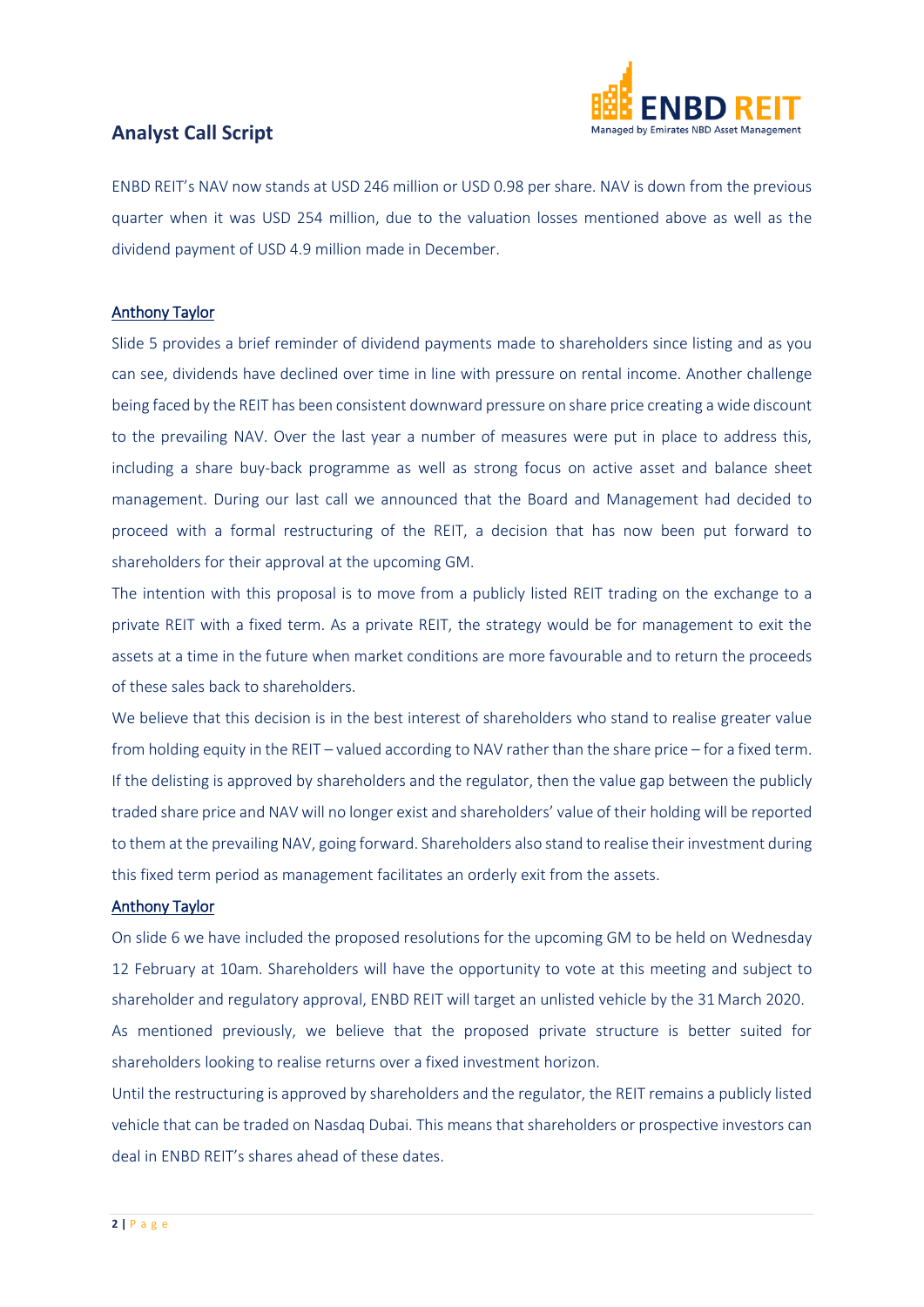

Should the restructuring be approved, there will be a period during which the REIT will continue trading until the delisting is finalised by the end of March 2020, providing sufficient time for shareholders to review and adjust their positions as they see fit. Post-restructuring, shareholders will be able to trade off-market through recognised brokers, subject to identification of a potential buyer and a negotiated price.

While management is of the view that the current discount between NAV and share price is unacceptably wide, we are also mindful that the NAV remains under pressure in a soft real estate market. The portfolio has shown considerable resilience to market conditions and exiting now is unlikely to realise the best value for the Fund's underlying assets. The assets continue to generate net rental income, which we will continue to distribute to shareholders in the form of dividends from this rental income, while market conditions are not conducive to disposing of assets.

It's important to note that in line with the new fixed term strategy, we believe that a capital reduction of the Fund is also essential to provide flexibility in terms of returning proceeds of disposals back to shareholders via distributions or "return of capital". The proposed share capital reduction will facilitate this and will see the nominal value of the Fund's shares decrease from USD 0.80 per share to USD 0.001 per share. This will mean that issued share capital decrease from USD 200 million to USD 250,000. We would like to highlight that this is an accounting adjustment that will allow us to distribute the proceeds of sale from a distributable reserve which will be created equivalent to the value of the share capital reduction. The amount of the Capital Reduction is significant in order to avoid having to seek further shareholder approval over time, which would likely be expensive, due to the process dictated by the company's law, as well as time consuming.

The Fund may also look to carry out a share buyback programme before coming off the exchange and we are seeking approval at the GM to do so. We continue to see significant value for remaining shareholders in buying back the shares from the market at the prevailing share price. Any shares purchased from the market would be subsequently cancelled, and if anyone has any questions relating to these resolutions and proposal restructuring, we will gladly address them at the end of this call.

#### Anthony Taylor

Moving on to the NAV highlights on slide 7, our property portfolio value stands at USD 429 million, compared to USD 435 million at the end of the previous quarter, and we are holding approximately USD 10 million in cash. The Gross Asset Value stands at USD 428 million as at 31<sup>st</sup> December 2019, with the NAV, as mentioned earlier, at USD 246 million, or USD 0.98 per share. As per the latest financials,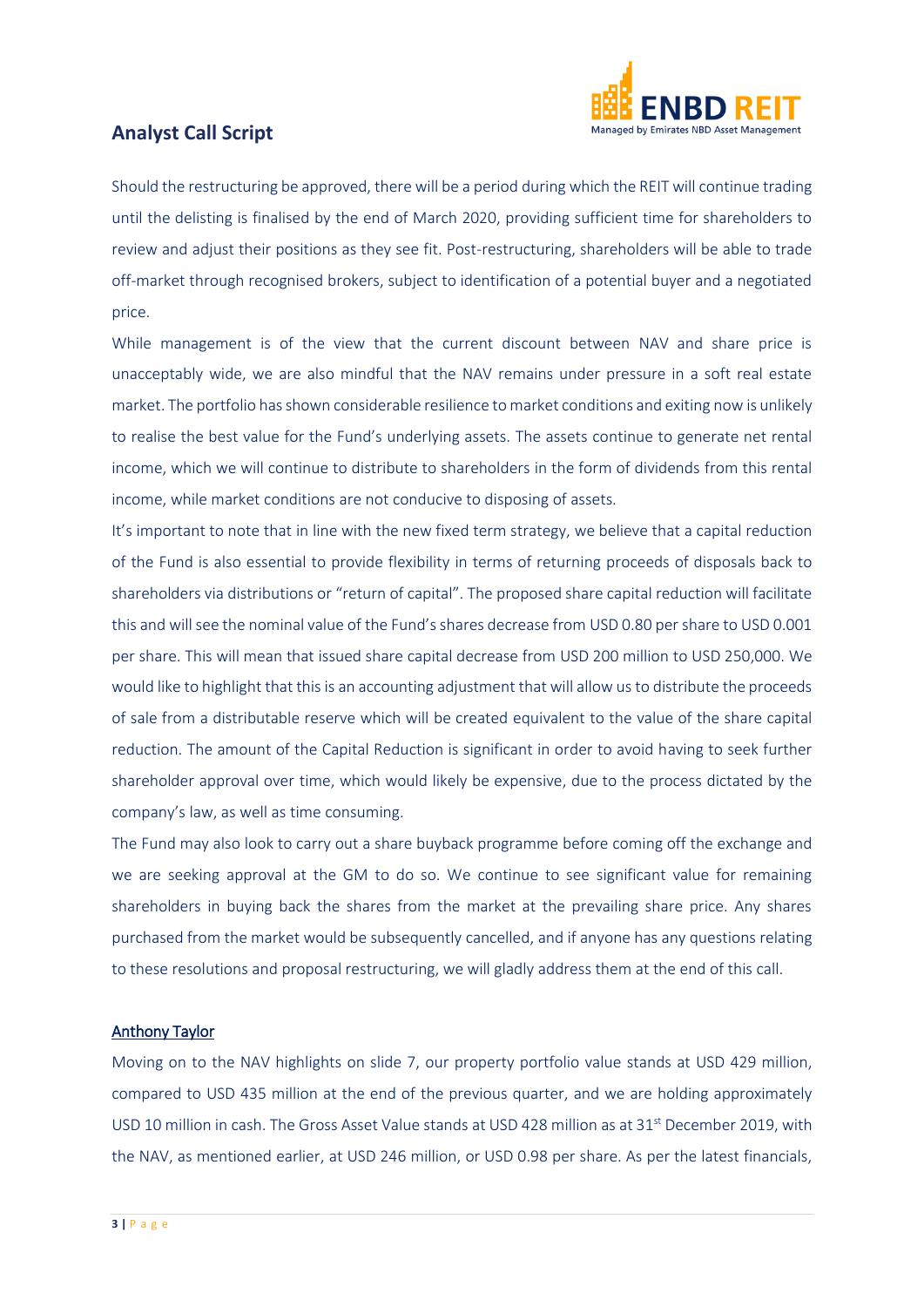

the REIT's Net Rental Yield on NAV is at 4.19% at share price, and 8.7% at the prevailing share price. LTV currently stands at 42% with facilities available for further acquisitions prior to the change in strategy due to the restructuring coming into full effect.

#### Portfolio overview and diversification (Anthony) – Slide 9

As you can see on slide 9, our portfolio remains well-diversified and allocation remains steady. The 'alternative' portion of the portfolio, which is currently 19%, is a focus area for us given some of the challenges we are experiencing in the residential and office markets. Our alternative assets include student accommodation, education and retail and we would look to increase our portfolio in this asset class. The office sector remains our biggest holding at 64%, with residential down slightly at 17% due to pressure on this sector's capital values. Our rental income distribution remains mostly unchanged compared to the previous period.

#### Anthony Taylor

Slide 10 shows robust occupancy, as we saw a slight increase in occupancy across the portfolio to 81% from 80% in the previous period, a result of some leasing success in Arabian Oryx House, Binghatti Terraces and DHCC49. In light of current market conditions, we expect to continue to adjust our rental strategy and lower rates to safeguard occupancy. We are also introducing value-added solutions, such as complimentary shuttle services, short-term holiday leases, and relocation expense coverage for residential tenants, which we believe will help drive occupancy and maintain consistent rental income.

#### Anthony Taylor

On to slides 11 and 12, we continue to see valuations coming under pressure. Residential valuations have been hit the hardest in recent quarters, with around 50% of fall in value this quarter coming from our residential assets, while there has been a more modest downward trends in our office buildings. As mentioned earlier, the management team will continue in the short term to identify and acquire alternative assets that benefit from high occupancy and long lease terms, in order to further diversify our portfolio and improve it. Current market conditions are favourable for such acquisitions and we currently have the financing facilities available to execute ahead of the proposed restructuring.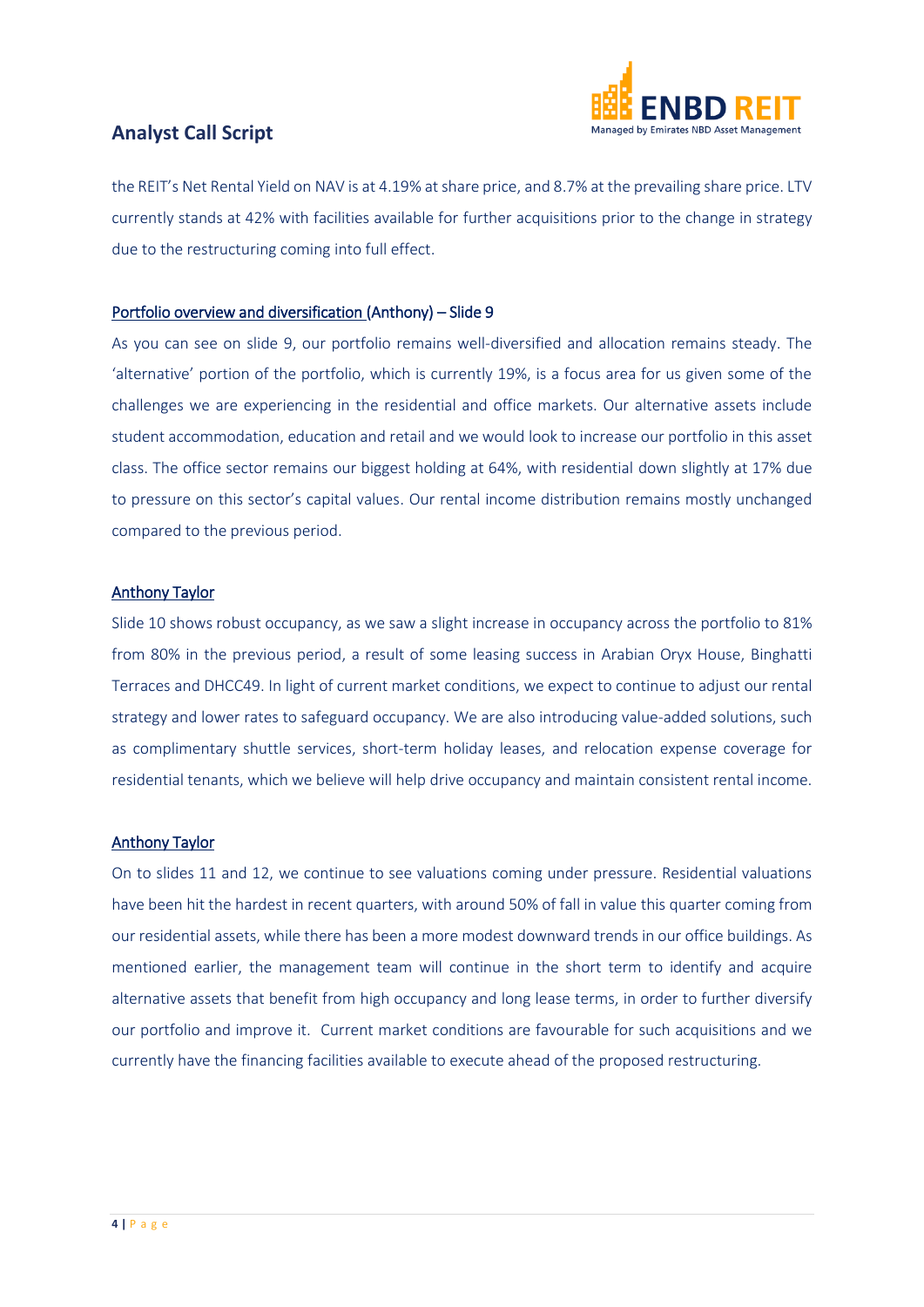

#### Anthony Taylor

Slides 13 through 15 provide more detail on each asset, we remain available to address any queries you may have. I will now hand over to Asif who will take you through the financials.

#### Asif Siddique

Thanks Anthony. On slide 17, we look at key themes in financial performance that have emerged during the reporting period. In summary, these include:

- Net rental income or funds from operations are up by 26% from the previous quarter from lower finance cost following the refinancing while gross income is down by 6% due to lower rental rates
- The cash return on NAV, which is stable, despite soft real estate market conditions;
- And unrealised valuation losses of USD 6 million during the quarter, which have negatively impacted net income

#### Asif Siddique

Moving on to financial performance on slides 18 and 19, we have provided a summary of the 9-month period, comparing to the same period last year. Gross income has decreased by 4.6% due to soft real estate market conditions, where maintaining residential rents is the biggest challenge, compounded by a moderate increase in vacancies. Meanwhile, expenses have increased by 4.5%, mainly due to our cost of debt having risen year-on-year. Our Net Rental Income or FFO has decreased to USD 7.7 million, down 20% from last year, while our net losses have increased to USD 13.2 million on the back of 21m valuation losses at portfolio level.

Moving on to the next slide, you get a clearer picture of our expenses for the 9-month period. On a year-on-year basis, despite cost savings initiatives which have brought the day to day cost of running the buildings down, operating expenses increased by 2.3% during this 9 month period because of an IFRS reclassification of our ground leases which are now added to the building expense line, while fund expenses remained flat. However, total financing costs have increased due to the one-off costs of restructuring our debt being captured in the first 6 months, however, as mentioned in the previous slide, we're beginning to see the benefits of lower debt costs going forward due to the refinancing we undertook in the last 12 months.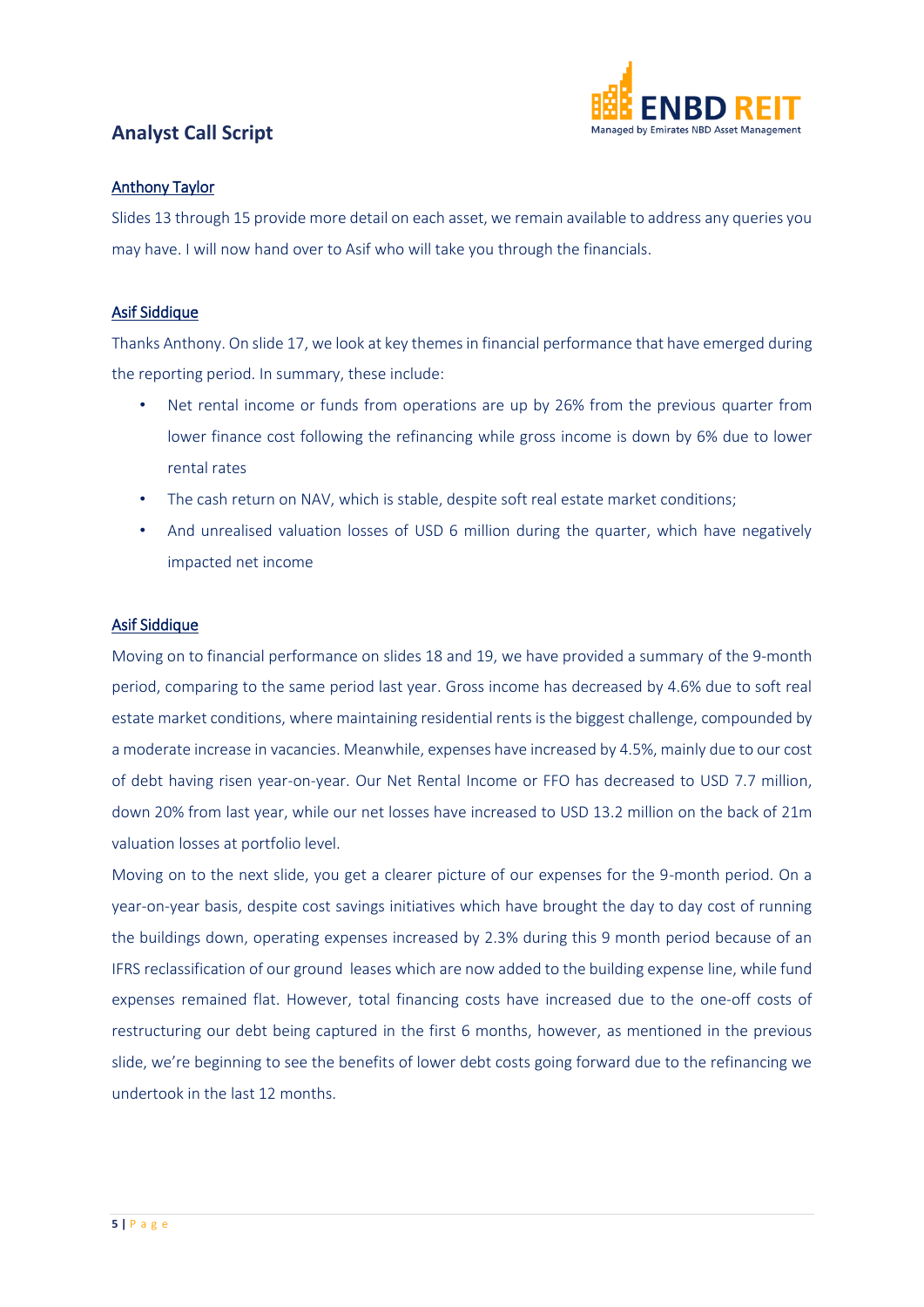

In the Appendix you will find a more detailed summary of our financials, covering our statement of financial position and statement of comprehensive income. I'll now hand back to Anthony for some closing remarks.

#### Anthony Taylor

Thanks Asif. This concludes the presentation, and we will now open the floor to a Q&A.

#### Speaker 1

Ladies and gentlemen, the Q&A session starts now. If you wish to ask a question, please press zero one on your telephone keypad. Please be informed that there might be a short silence while questions are being registered. So, first question comes from Ahmed Al Anani from Sancta Capital please go ahead.

#### Ahmed Al Anani

Hello everyone. Appreciate you making the time and let me start by first congratulating you for navigating a tough market environment. I just have three questions which are more or less directed to Anthony and are specific to the delisting. The first question is in relation to the market discount to NAV, which is what you cited as the economic rationale for delisting.

My question to you is that, if we think about the NAV for the portfolio assets, is that a NAV that you as a manager post delisting would be willing to underwrite? And if that's the case, would you then be looking to disclose an asset utilisation plan to specify how these 11 portfolio assets would be realised over the next five years?

Then if I look at the fee structure and I think about it being directly linked to NAV, if over the next five years post delisting these NAVs are not realised but the fees are still charged, would you then be considering a claw back or rebate mechanism on those fees that were paid on the inflated NAVs that fail to materialise.

And then finally, I wanted to bring to attention the question around the difference between the economic value to shareholders and NAV, which is how you guys think about it. When I think of your NAV, it's clearly right from rental income, but then there is post the rental income, there's the leakage for the fees, which is one level above the assets at the REITs level, GNA manager fees etc.

Can you just help me rationalise how the delisting would help address that leakage and how the economic value to the shareholders of the REIT would get resolved aside from just hypothetically marking up the assets, the NAV post delisting?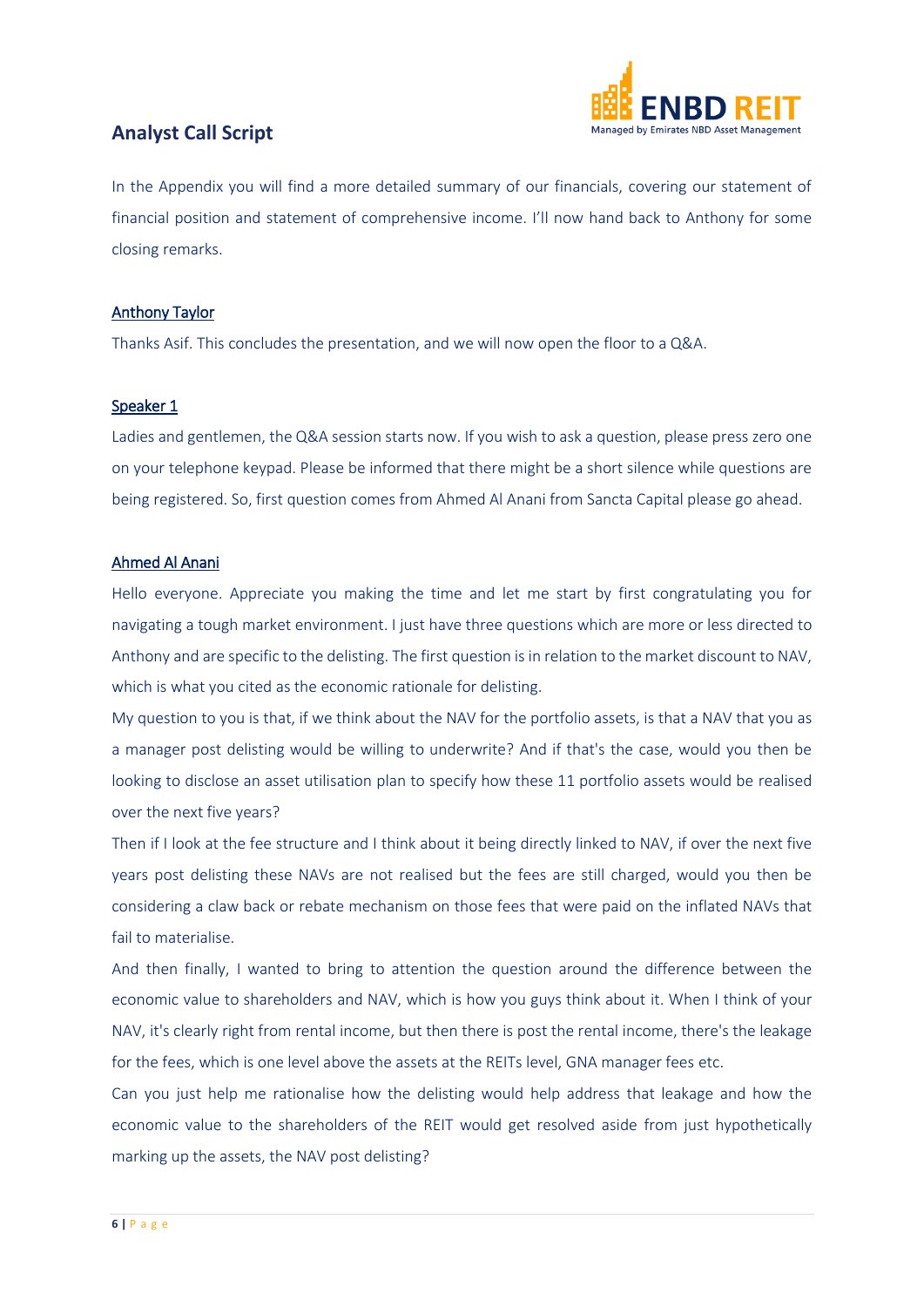

#### Anthony Taylor

Thanks Ahmed. Very good questions. I'll tackle them one by one. Starting with the discount to the NAV, and our view on the NAV and disposal plan to realise that. I do believe the NAV is a true and fair reflection of the portfolio today, as we have tried as much as possible to show with all the information that we provide, not only on these calls but on our website with our financial information, and how each asset valuation has been written down in overtime given the market conditions.

So we certainly, in reflecting the NAV, have taken the impact of market sentiment to date, however we are still in a challenging market. So, the question of underwriting the NAV, well, no one really does that, but it doesn't mean that the NAV is going to hold at this level going forward. We still see pressure out there on the valuations.

To give a bit of colour to that, we saw a dramatic decrease in sentiment and valuations over 2018 and 2019. The sentiment has seemed to slow slightly in the market, and hopefully in 2020 we see even further reduction of that negative pressure. So it's hopefully not as drastic as what we've seen over the last couple of years, but if we remain under pressure, in terms of our strategy we would need to bide our time in these current market conditions and then, take an orderly exit of the assets as we start to see the market coming back.

Ideally achieving NAV or potentially higher on the exit of these assets in the future, but it's difficult to say depending on how long these market conditions last for. Where I'm very confident is that exiting these assets today is not the best approach to realizing shareholders' value, which is why we've put forward in our proposal a five plus one, plus one term to make sure that we give ourselves enough time to realize the right value of these assets as we look to exit.

In terms of fee structure. Look, it's something that we are looking at for some time and it's been raised by other people. I think our fee structure has been fair, but it's a valid point that you raised going forward and exiting on these assets. How does that fee structure reflect the returns for investors is something that we, as management, are looking at this currently.

Just to keep in mind the proposal is exiting assets at the right time and immediately returning that capital back to shareholders, i.e. no further fees charged on that return of capital in the future. So, we will start to see that fee structure coming down in terms of quantum as we run through this disposal exercise.

In terms of the economic value versus the NAV. Look, there are a number of expenses related to being a publicly listed company that we are potentially going to save. I say potentially, as these savings would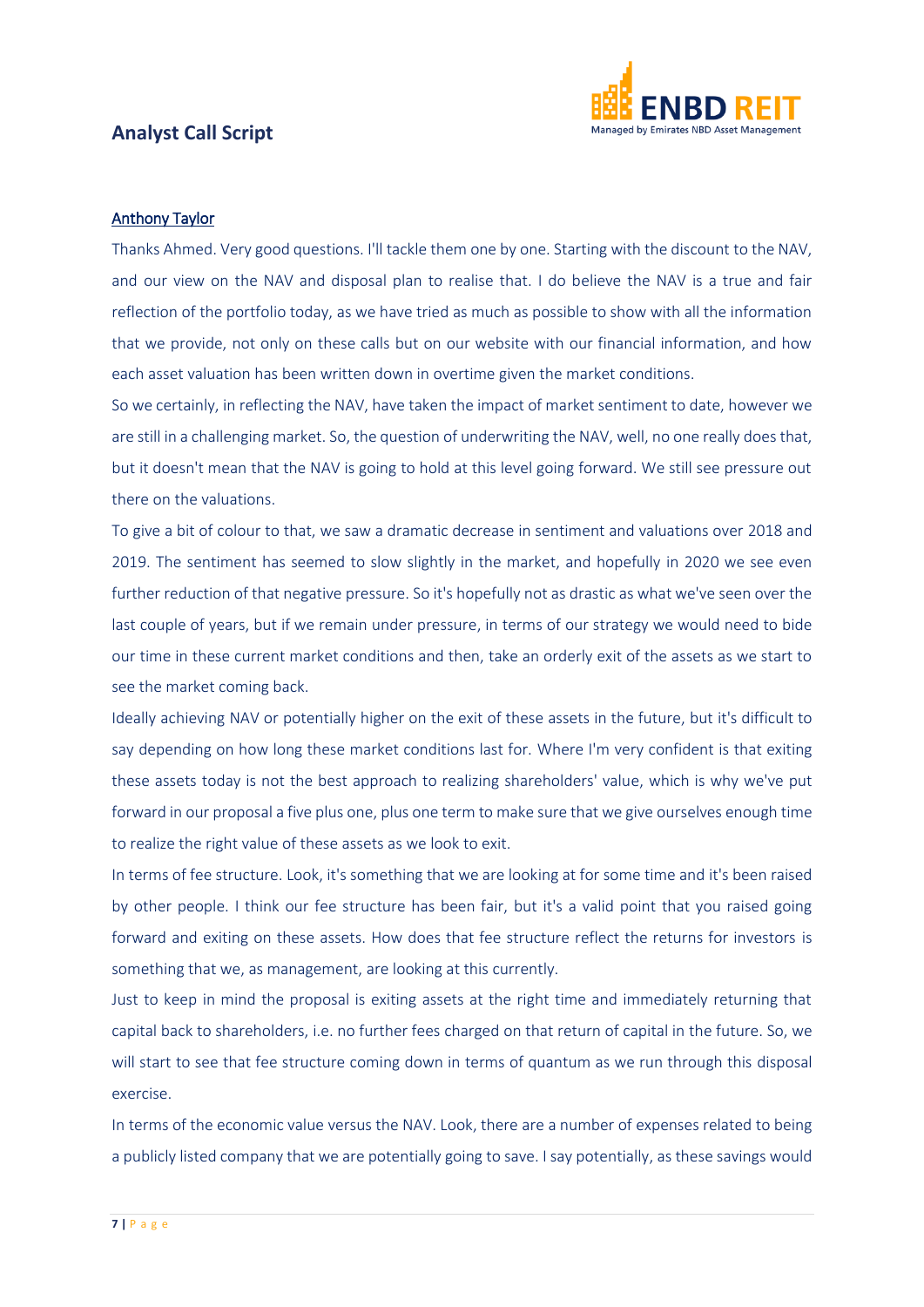

still need to be negotiated with the various service providers once we come off the exchange. It will have some impact on the performance of the product going forward. There is today that disconnect between the share price and the net asset value, and like I mentioned at the start, our view is that valuation is better reflected closer to the NAV than where the share price is currently trading. Does that answer all three of your questions?

#### Ahmed Al Anani

Not really. I mean, I think there were two things. One is that it feels like we are shareholders that we're being asked to walk into this black box of a private REIT with no visibility on timing or quantum of sales. We just have to take the steeper fees on the NAV. I'm not really doubting the NAV.

I think the NAV, I'm sure that the way you guys and CBRE have derived that NAV based on rental income reflects economic rationality, and it is a sensible NAV, but it's really, I just don't understand how taking away the listing, how much of that leakage as I described between GNA, between manager fees, between development, transaction costs, administration listing, de-listing, all that stuff.

It's not really that you haven't addressed that, like how much is that discount to NAV going to be? I'm less interested in just marking my assets post delisting at NAV and then two years down the line you guys sell an asset at a 20% discount to NAV, but for two full years you've charged the full fees on based on NAV. So that's a destruction of value to me, and I don't understand how delisting can add results there.

#### Anthony Taylor

That's noted and like I said, we are busy looking at that fee structure at the moment.

#### Ahmed Al Anani

But should you articulate that as part of the delisting as well. This is my point. We don't know what the asset realization looks like. We don't know what changes to the fee structure will be like, we were just being asked to delist.

#### Anthony Taylor

Well, look, I think the delist is the first thing, right? Because what it allows shareholders to do is realize a reporting at the NAV rather than the current market cap determined by the share price. What it gives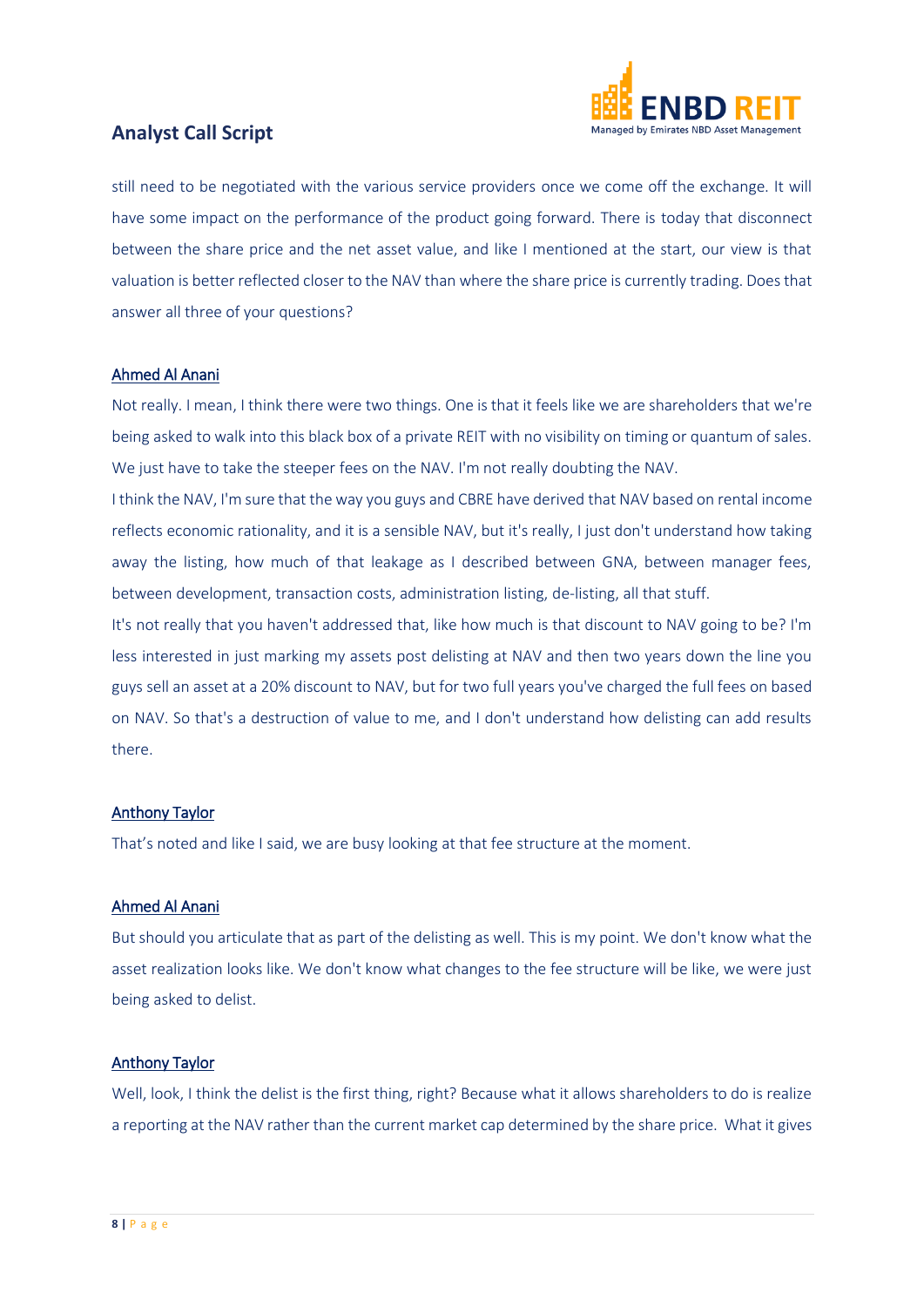

shareholder is clearer sight in terms of when they are likely to see a return on their investment at reasonable levels

You talk about the leap of faith or a black box. We have tried to be as transparent as we can at this point in time by committing to a period and doing all the steps now necessary, i.e. the share capital reduction in order to return the capital to shareholders immediately after realising an asset disposal. This is to make sure that we can actually deliver to shareholders on what we commit to and set out to achieve.

But, it is very difficult today to say that in two years we wouldn't have achieved X and in four years, we will achieve Y. So, we need a bit of flexibility to manage this out. I'm very comfortable in saying today that I believe in the future we will be in slightly better market conditions than what we've experienced over the last two or three years and shareholders would be better off in the proposed structure at that point.

What we also want to give shareholders is more visibility on when they can realize their investment at reasonable levels (i.e. not the current share price but rather at or around NAV) because maybe one thing we haven't touched on too heavily on the presentation was, besides the heavy discount to NAV, the lack of liquidity and the volume of trades that are not allowing shareholders the ability to exit today, even at the prevailing share price.

Anyone who has been a large or medium shareholder in the portfolio is struggling to work out today how to exit from this investment at any level., This exit is something that we will be providing to shareholders in the future, you won't have to exit your investment because we will take those measures for you, sell the assets at the right time and return the capital to you immediately after each disposal.

#### Ahmed Al Anani

No, but then you're saying to me, I'm stuck in this for five years. Whereas at least now I have some option of secondary liquidity even though it's remote, it's still there.

#### Anthony Yalor

Sure, but you still have options what we have put forward in the proposal is there are options to exit off the exchange.

#### Ahmed Al Anani

Which are worse than what's available to me right now.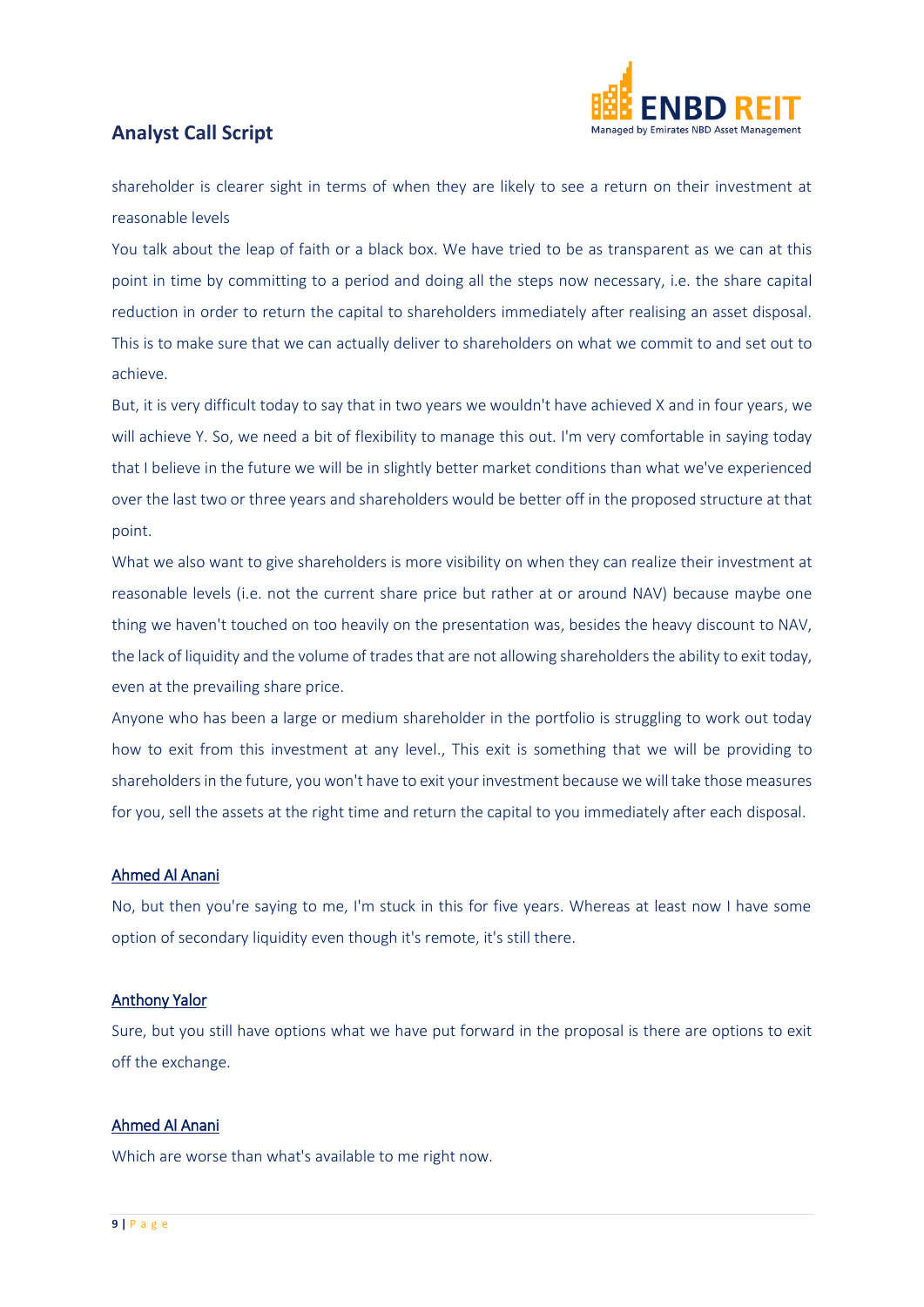

#### Anthony Taylor

There are options available. If better or worse depending on pricing and timing I suppose.

#### Ahmed Al Anani

I don't want to have a conversation, but I don't think any of my questions were answered adequately, frankly.

#### Speaker 1

Thank you. The next question comes from Badr Sabban from Sabban Holdings. Please go ahead.

#### Badr Sabban

Hi Anthony. Hi Asif. Thank you for your time. I have three questions as well. Ahmed earlier on the call alluded to quantifying the savings made through the delisting. Can you just let us know what level of savings are expected?

#### Anthony Taylor

Sure. We have run an analysis on potential cost savings that could be achieved. By our estimates, it's anywhere between \$500,000 a year to a \$1,000,000 a year, and it depends on the negotiations that we will enter into with service providers and counter parties post the delisting. This is why it's a wide range today, but in our view, there are significant cost savings which are purely for the benefit of the shareholder once we come off the exchange. A lot of that is around reporting and obviously marketing expenses which we would be reducing.

#### Badr Sabban

Thank you. My second question is regarding fund expenses. So, I noticed that the expenses have been going up since March 2019, from about 500,000 a quarter to about 700,000 now, that's almost 8% of rental income. Despite the fact that the fund is not active in acquiring or disposing of assets. Could you please explain the reason behind such a high fund expense?

#### Anthony Taylor

Asif, do you want to address that?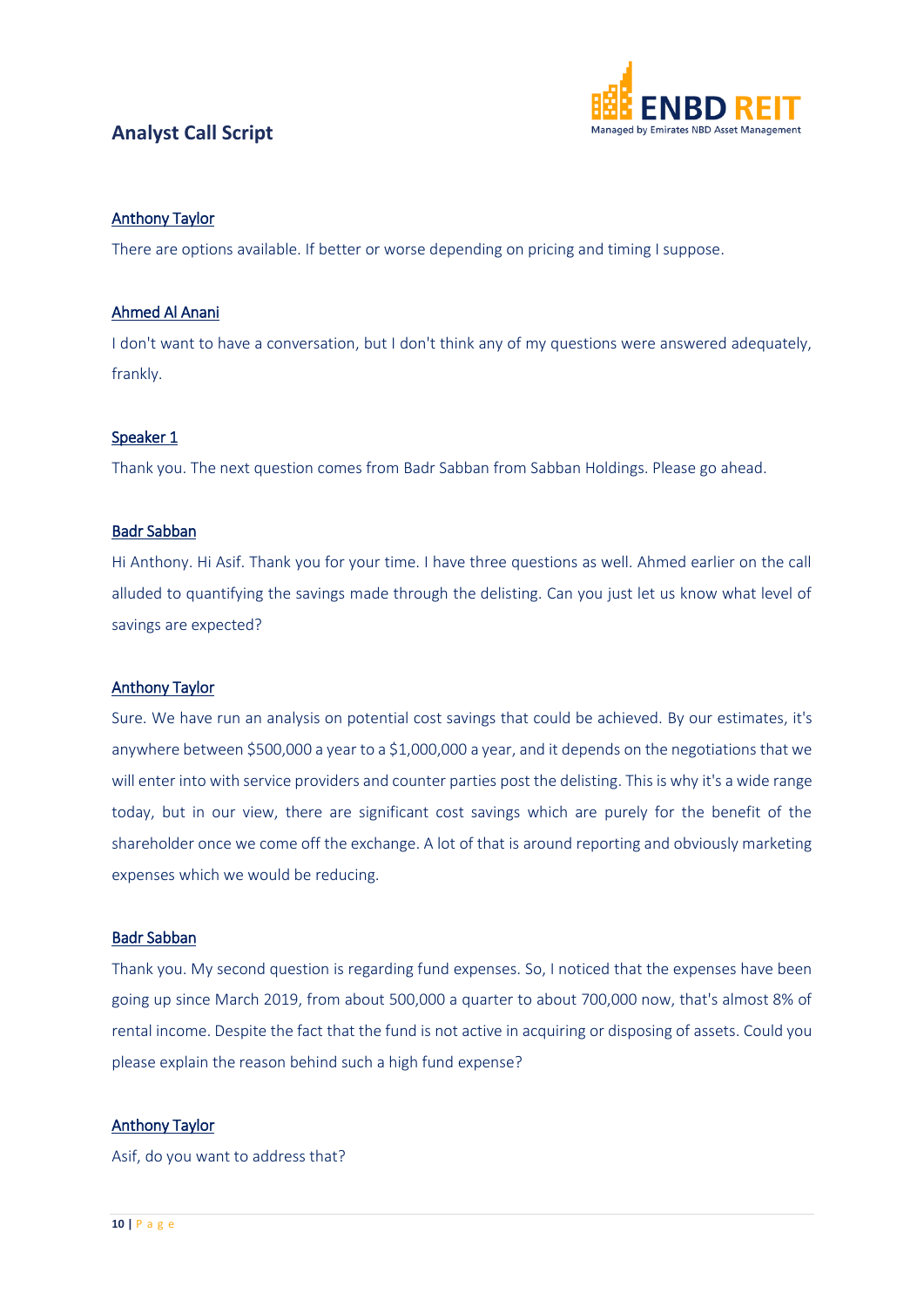

#### Asif Siddique

In this period, we've had several initiatives to reduce costs, the main one was amortised expenses that we had to incur relating to the financing restructuring, which we have now concluded and are set to benefit from cheaper financing costs going forward. We also had several other expenses related to legal expense which were incurred in this period. Those were the main drivers for the increased and we have already done some significant work where these costs will be controlled in future.

#### Badr Sabban

So, the legal costs are purely for the delisting?

#### Asif Siddique

No, not related to delisting, but there were some other legal expenses incurred in this period in relation to the refinancing and other corporate expenses.

#### Badr Sabban

Okay. And then my final question, also around the costs. There are lots of items that are being charged under miscellaneous without the breakdown being provided. We already pay a one and a half percent management fee so I just want to know what that's covering and what's being charged under the miscellaneous expense line.

#### Asif Siddique

There are various, Boards and Committees, the PR and marketing, administrator, auditors and other operational fee required by the regulatory framework that we operate in as a listed entity. Those make up most of the miscellaneous fund costs and are clearly stated in the audited account.

#### Badr Sabban

Okay. The point I'm trying to get to is the leakage that was mentioned earlier, it's significant. When you compound, that was higher than average market fees that you guys are charging. The industry is not left with much at the end of the day. And that's why there's big discounts in that.

#### Anthony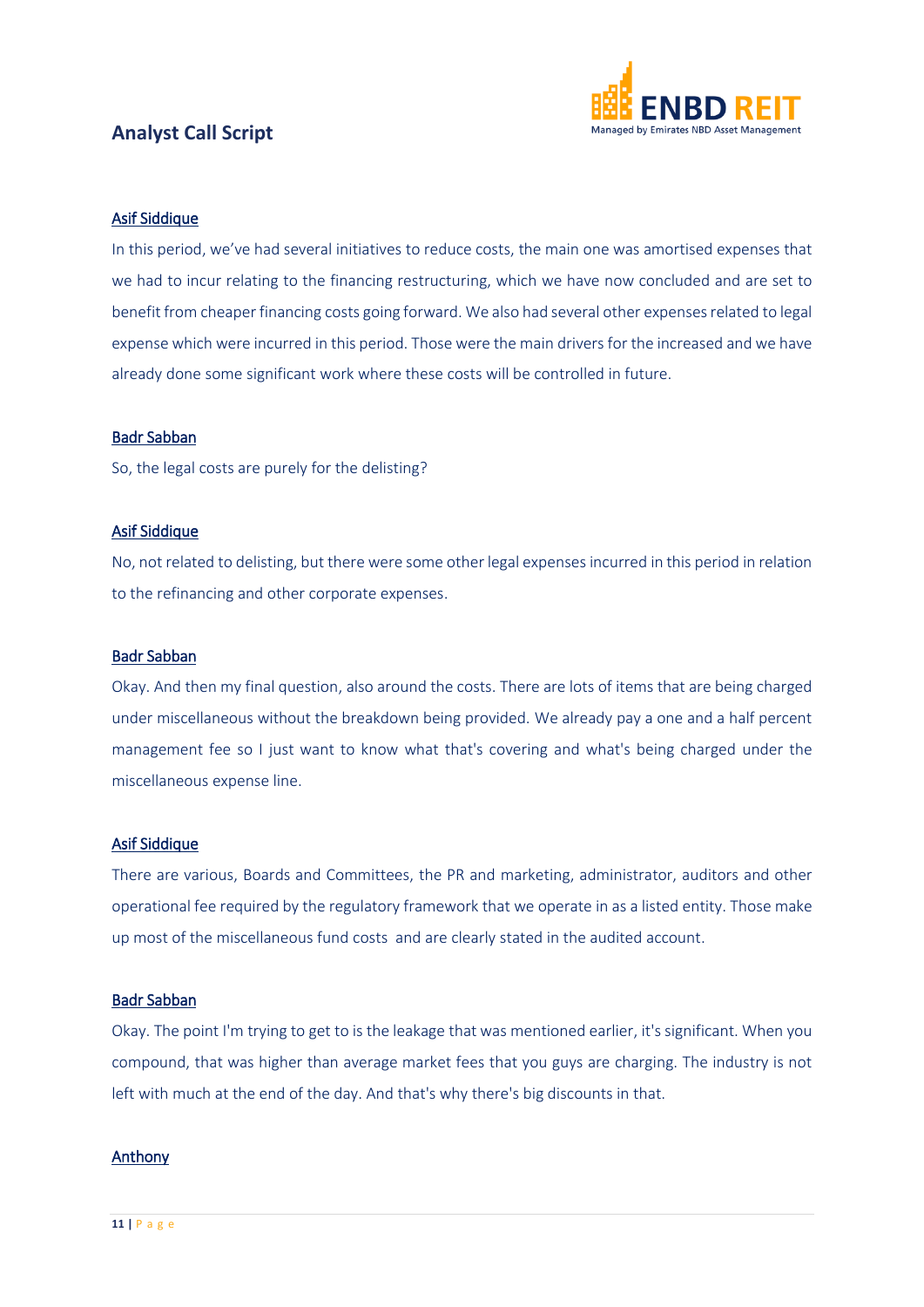

On the leakage. Look, it's a cost. It's the nature of being a listed company. You need to incur these costs. Those costs change if you're in a different structure. So that's the proposal we are making and again, it's made in the best interests of the shareholders going forward.

In terms of the fees charged today, I'm very comfortable that they are in line with other markets around the world. There are a number of different fee structures that can be proposed. Each one has their own pros and cons, and like I said, this is something that we are going back and looking into at this point in time to bring forward to shareholders.

I don't think to say "it is exorbitant", or "out of line with the market" is entirely accurate. But that being the case, I think the focus for us moving forward is to make this product as efficient as possible to get the highest return for the shareholders. And we've acknowledged that there are potential savings in this restructuring and that's what we're looking to take forward and realize for shareholders.

#### Badr Sabban

Okay. Just for the final comments, I've done extensive research on REITs both in EM and in developed markets and I can share the paper with you if you like. You're not in line with the market standards like the standards per se.

#### Anthony Taylor

I disagree. In terms of the way we've structured our fees, we did extensive analysis ourselves before we came to market with this current fee proposal, and I was then, and am still now, very comfortable that it was in line with similar markets.

#### Badr Sabban

Okay, thank you.

#### Speaker 1

Thank you. The next question comes from Green Coast Investments. Please go ahead.

#### Green Coast

Hi, good afternoon. My first question about the line in the circular talks about different strategies which you considered before computing the delisting, which is the best one. I just wanted to understand what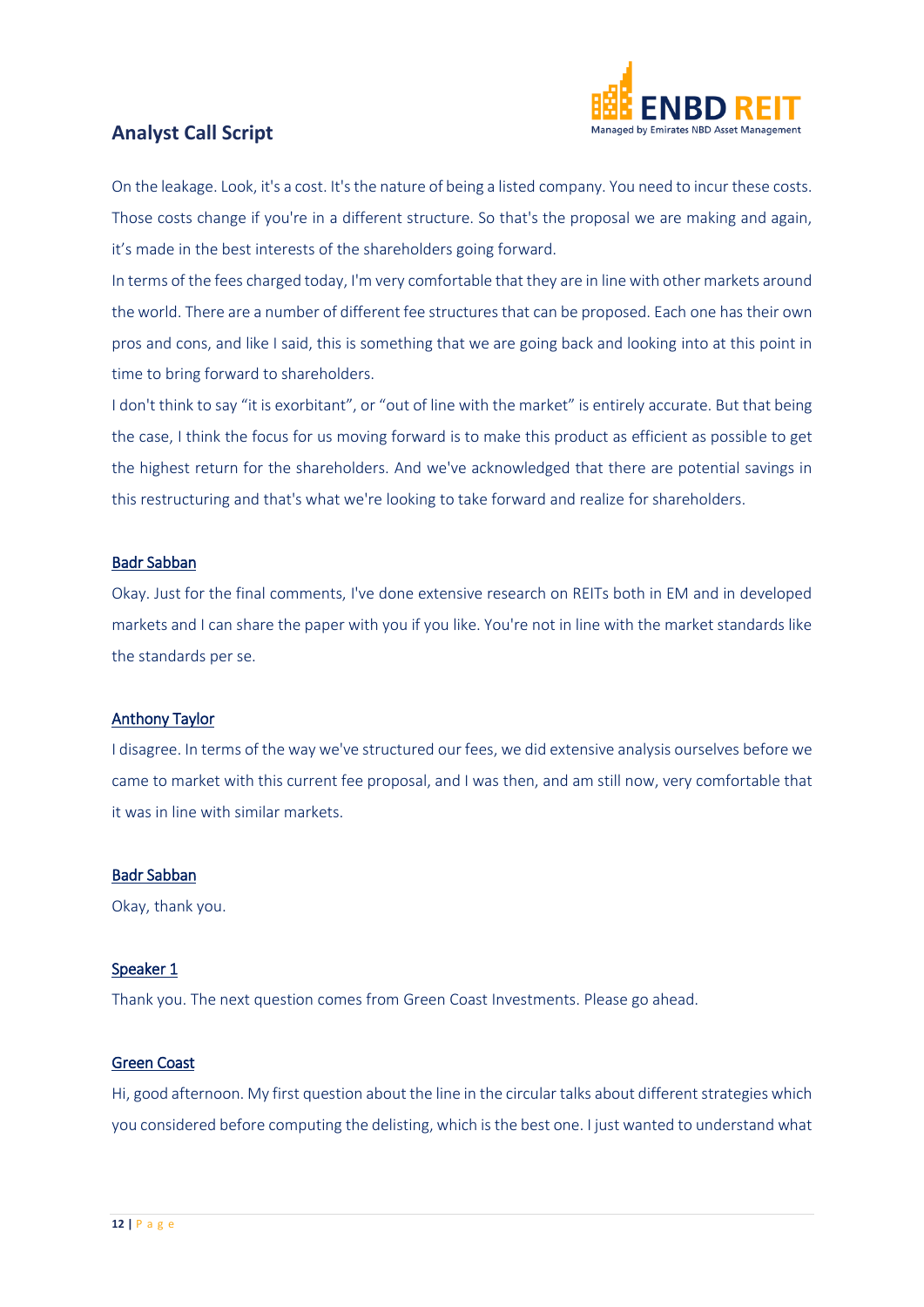

other options did you consider, and could you have not followed the five-year liquidation plan without the delisting?

Now, from our perspective of the rationale, I talk about the stock trading at a substantial discount plus very low liquidity as the key reasons which inherently defeat the benefits of delisted REITs. And those are the reasons why you've chosen delisting.

But then, probably, addressing both of those things. So, if we talk about a stock trading at a discount, the only way you're able to give value to the shareholders is to not have the market price, by saying that it's probably only relevant for the long-term investors. Long-term investors are not looking for a mark-to-market, but then even if they do and even if they find, let's say a buyer for the shares.

I don't know if that price increase for 100% would be acceptable to the auditors. So, going from what's currently in the books, a 0.48 or even lower, now to going to 0.98. That's one on the uplift in terms of the price for the investors. And second on the liquidity. Again, delisting is not really addressing that. Not only we don't have the exchange platform for trading shares, but even the investor pool is further reduced. The investors can no longer participate.

And again, after that, if you still are able to find a professional client, as per the DFSA definition, who may want to buy any of these shares, you still have a DLD piece, which in typical cases is 4%, but now taking into account the leverage that could go up to as high as 8%. So, I'm not sure the reasons for the rationale for delisting is really helping out the investors here.

#### Anthony Taylor

It's a good question, valid points. In terms of the different strategies that we've considered, certainly one of the first strategies was remaining listed and going through this same disposal process. We have tried a number of other things already. If you recall back in 2017, we did a return of capital to give some evidence to the market of the value of the portfolio as well as recognize that certain investors hadn't received a dividend for a period of time. That exercise didn't have any effect on the value of the shares. And last year we executed share buyback programme, which we fully executed and, again, it made good value for remaining shareholder. However, neither of those triggers that we had available to us had any significant positive effect on the share price. One could probably argue that the share price went the other way. So, staying listed would mean that shareholders, in our view, in the short term, will have to live with that large discount to NAV will remain.

Shareholders will be marked-to-market and they will have that valuation on their books. If they were to sell their shares, they'd be exiting at those current levels. What we are trying to achieve by this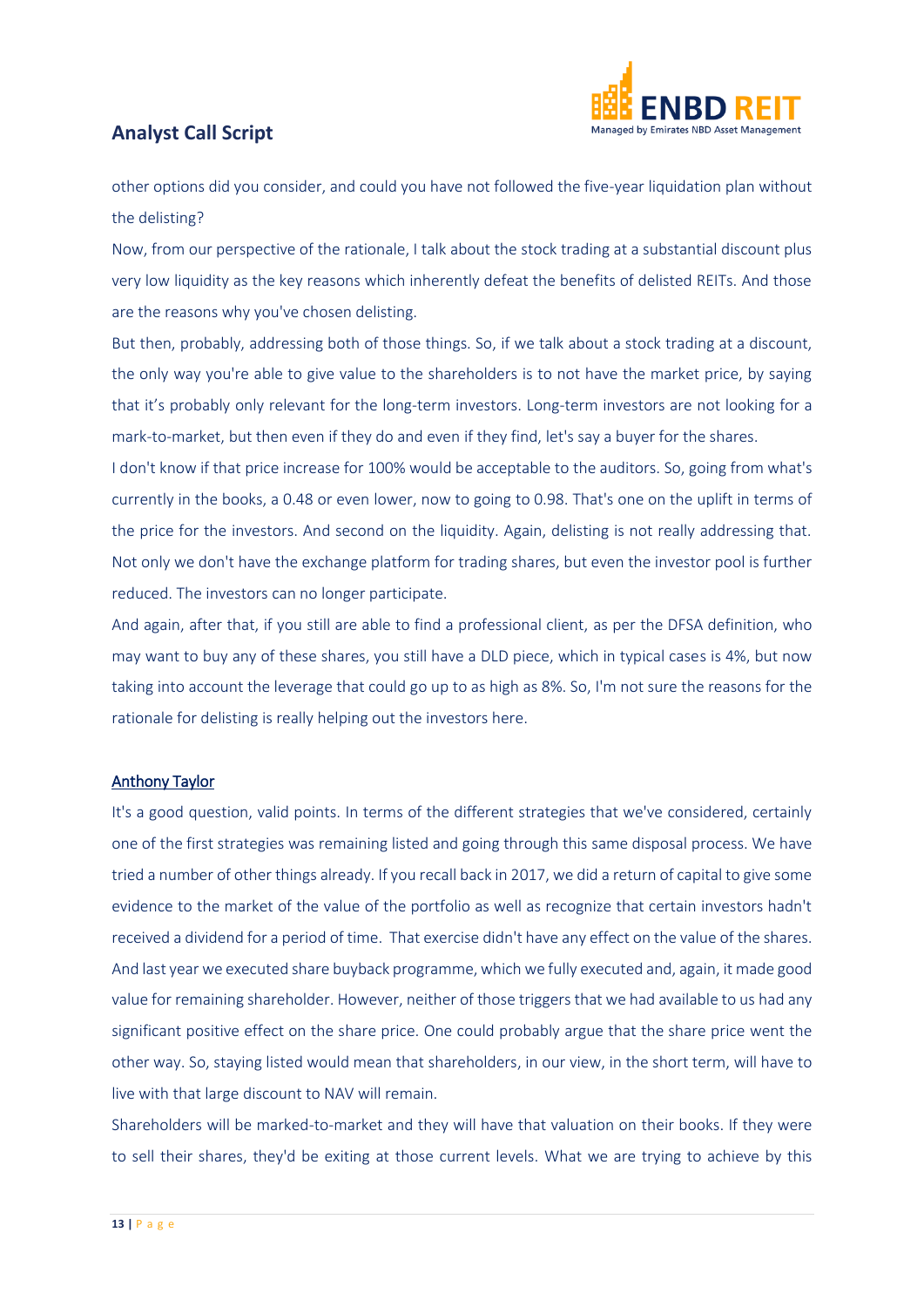

proposal, and it is still only a proposal that we have presented to the shareholders, is that we will look to exit these assets and return that valuation to them in time as opposed to them having to exit at the share price.

I suppose it depends on the shareholders appetite, whether they want to be marked at the current share price or at the valuation of the underlying assets.

In terms of the other strategies we looked at, obviously we're relatively small in terms of global standards for REITs. So size is a very important thing to look at. And if we were able to grow that size significantly, maybe there would be more liquidity, and less of a discount to the share price.

Unfortunately, we've not been able to identify suitable portfolios to merge with, in which case that option after a period of time was not one that we were looking to actively explore further. In our view, coming off the exchange, putting the REIT into a product with a firm commitment to exit these assets when the market turns is the best option for the shareholders.

I appreciate there are different shareholders in this product, and some will certainly have different views to ours, so we don't expect all of them to agree with us, but in our view, with this proposal we are trying to act in the best interests for all the shareholders.

#### Green Coast

But could you not pursue the liquidation strategy over the five-year period, which you want to do now without delisting? You have the proposal to reduce share capital so you could still go ahead and do that, but then keep the company listed.

#### Anthony Taylor

Sure. But your shareholders will be marked-to-markets during that process and many shareholders do not like that.

#### Green Coast

Yeah, but either way, I think going from marked-to-market to NAV is not really helping anybody. It's an inflated price. As I mentioned, I don't know if my auditors would even accept the jump in price purely because it's no longer listed.

#### Anthony Taylor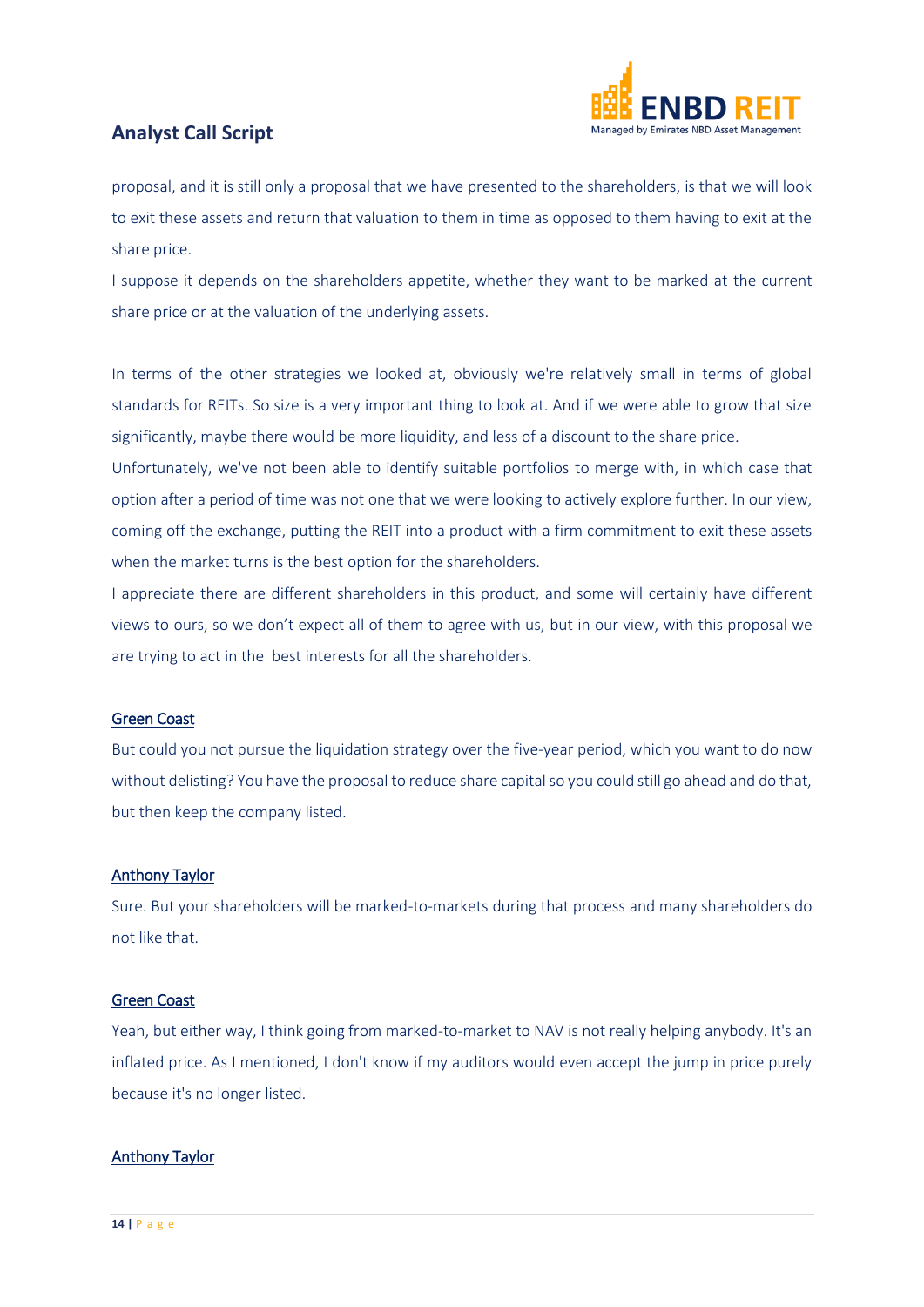

We have shared our views on the NAV earlier in terms of whether we'd believe it is inflated or a fair reflection of the valuation of the assets.

#### Green Coast

Yeah. But it's still a not a very convincing argument, I would say, in terms of how does all of this help shareholders?

#### Asif Siddique

If I may jump in here and discuss how auditors should view this proposal. When you look at the IFRS requirements, and the ISA requirements, if the product is listed, then it will be marked-to-market. If it's not listed, then the information which is provided on the NAV, will be taken as the value of the investment by the auditor. So, my view is that auditor should not have a big issue with that because it has moved from the exchange to a private company.

#### Green Coast

Yeah. But then I think it's probably a forgone conclusion here that the actual price if I want to sell this, or if anybody wants to sell this, it's going to be closer to 0.48. I mean even for 0.48 it's very hard to see liquidity, so forget finding liquidity at levels of 0.98 that's probably not the price where you will be able to see any liquidity in the near term.

#### Anthony Taylor

Sure. But the proposal at the moment is that we go out and, with the right market timing, look to exit these assets at ideally valuation, hopefully higher given the market conditions that we're sitting in today. Granted the market could continue to fall, in which case our exits may be slightly lower than the current NAV. But in any event, we believe that there is more value to this portfolio than the current share price suggests. And that's one of the main reasons that we have put forward this proposal.

#### Green Coast

Okay. And then plus the delisting thing. The reporting requirements would be a lesser requirement to the company, so that again means that we are pretty much in a moving on to opaque setup with very little transparency.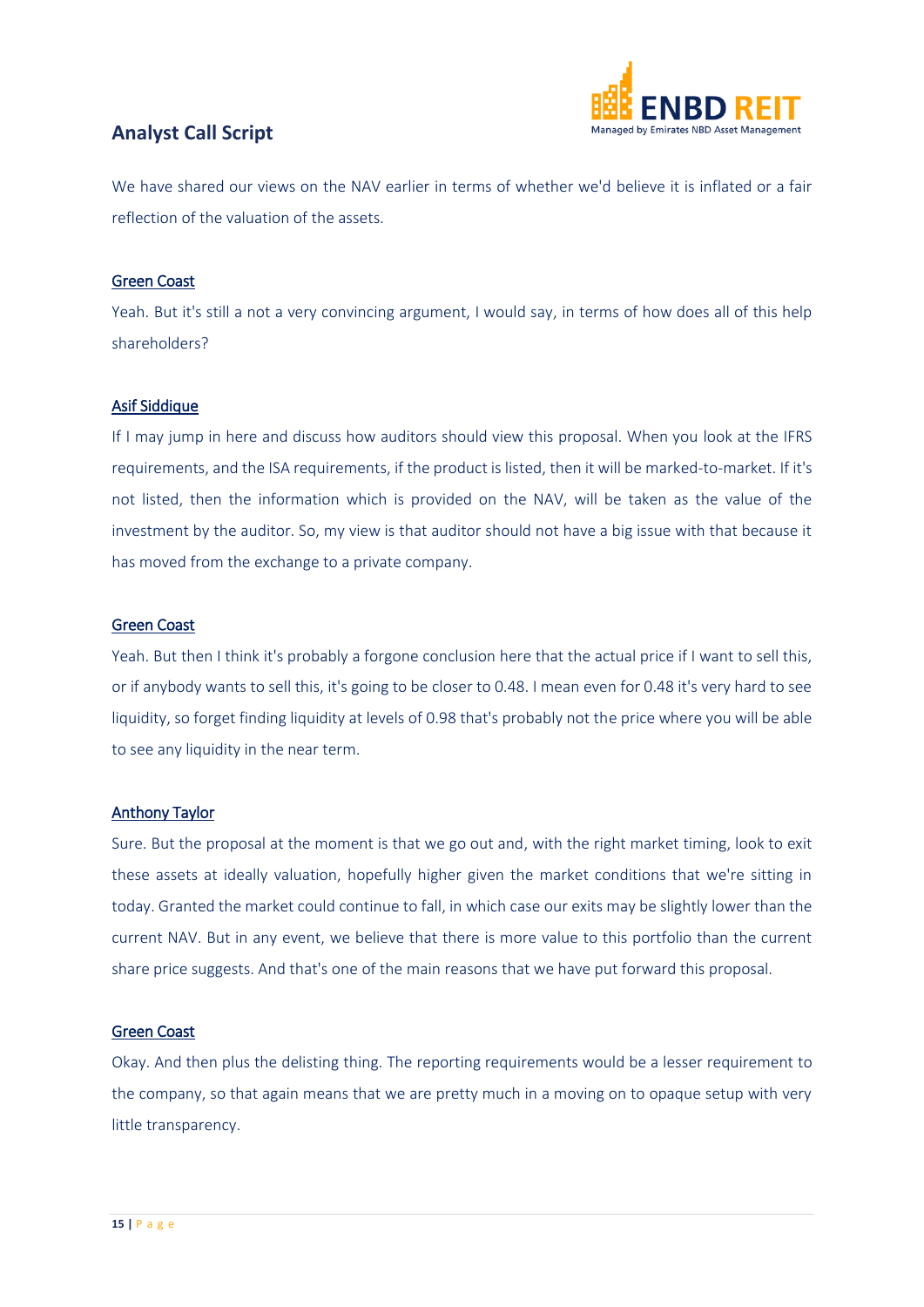

#### Anthony

I appreciate that there is that perception. There are different requirements for a listed entity versus a private company. Our commitment to shareholders, as well as to the regulator, on this product was that we would continue to report in the same way that we've been doing up until now. We have no intention of reducing that transparency and I'd like to think most people will agree that we are one of the more transparent reporting entities around in the region. We'd are committed to continuing that. What we are removing in terms of the resolutions is the non-reporting entity requirement and that's largely around the obligations in terms of timings. Reporting entities need to disclose price sensitive information immediately, and that requirement applies to listed companies because they are daily traded. We would still commit to disclosing all price sensitive information, what we are looking for is some flexibility to not have to report it same day as that requirement is no longer there.

So, we will continue to do our quarterly NAV presentations, the information that's available on our website will remain. We'll continue audited financials which will still be made publically available. So, then there's really only access to management and I don't see that changing at all going forward as we will have AGM's and remain readily available to engage with our shareholders wherever we can.

It's just the requirement that we're no longer listed entities, so we do not have to consider ourselves a reporting entity.

#### Green Coast

Okay. Thank you.

#### Anthony Taylor

Sure.

#### Speaker 1

Thank you. Next question comes from Abdullah from National Bonds. Please go ahead.

#### Abdullah

Hi everyone. I think I need to maybe recap about the point and the question raised earlier in this call. I might tend to be biased towards the view of not delisting the fund because again I would agree with everyone that doesn't have at all. The reason being if you're confident about the value of those assets,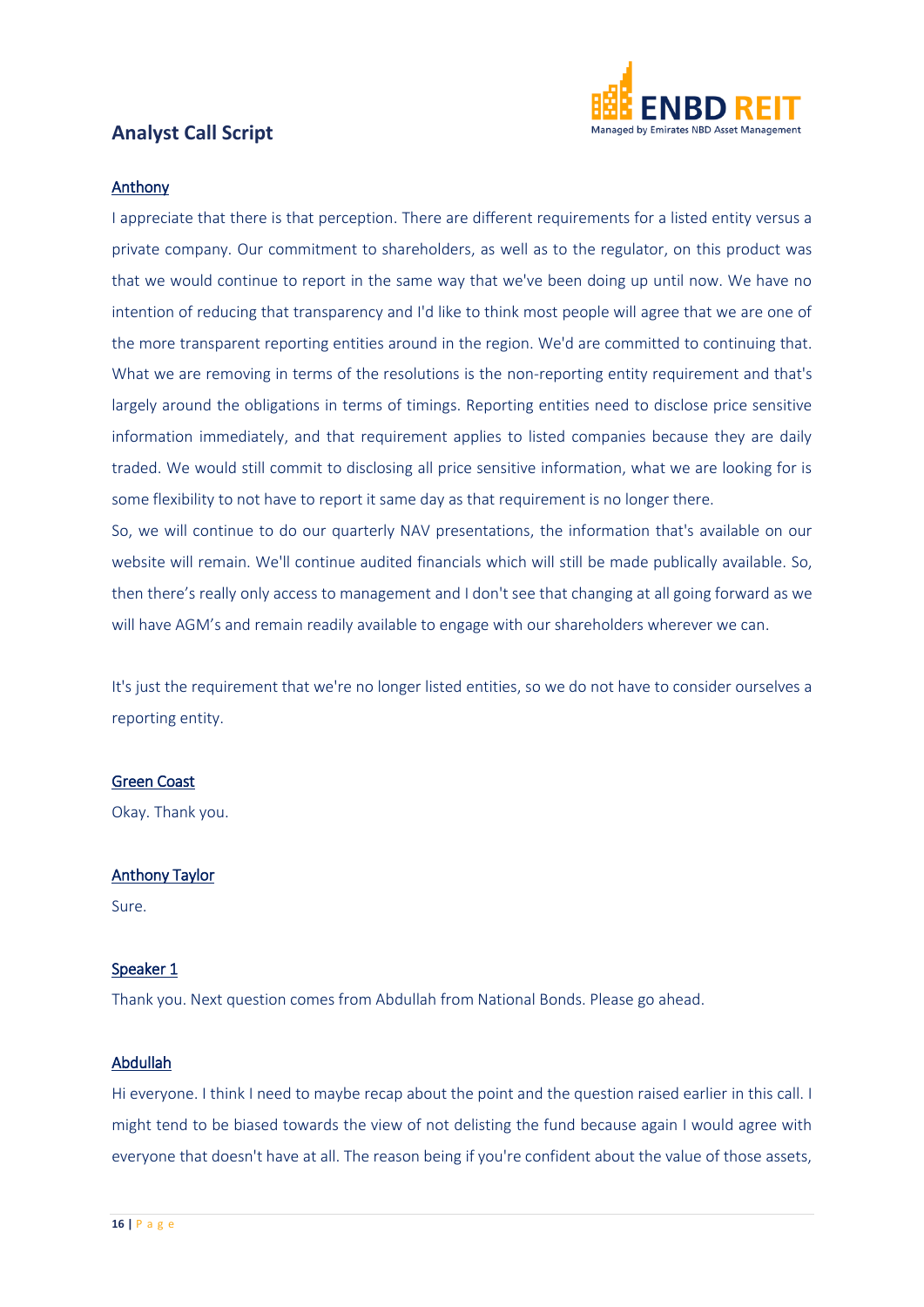

you don't think like if one it's listed and you deliver it to the market that you actually stand behind the value and the market.

If you have the building and you've been able to successfully sell it at the value of the asset itself rather than the share price. And then distribute a capital that, above just rent and dividends. You don't think like that might change the view of the fund, or I mean like in the share prices and then see more liquidity into the fund while it's listed or than delisted. So, that's my question number one since we are trying to argue the gap between the NAV and the traded price.

Second is, you've said that the act of being resilient to the market although we've seen and you confirmed that there is pressure on the rent in particular to the residential sector and you started to offer incentives, and those incentives come with a cost. So, I would rather you elaborate on this more than anything.

And thirdly, which is I think it was raised about the fee. And I think you guys need to have a view on that, even if it is not delisted. So even if it is listed, I think there should be a view about the fee because if we are saying now, we are pursuing liquidation rather than anything.

So, I don't see maybe a lot of acquisitions going forward but predominantly working with the agent and selling assets etc, being proactive in front and maybe try and deliver more asset management strategy to improve that and some people after, from that perspective, to ensure that whatever valuation for setting those units is sustainable. I think those are my three questions for this.

#### Anthony Taylor

Okay, thanks Abdulla. Trying to tackle them in order here. Your suggestion is to stay listed and to sell the assets and that should benefit the share price potentially? Yes that's an option. It's timing then, how long before we are of the view that it's the right time to exit these assets and given what we've seen on the performance of the share price recently, what would that mean to shareholders in the short term?

And I'd disagree with selling any asset now, just to send a message to the market that the share price is disproportionate. This would not be good investment strategy and we wouldn't to disadvantage the shareholders by doing that. So certainly, we'll continue to look today at the exits, we'll continue to exit while achieving valuation, and we will look to return those proceeds of sales back to shareholders over a period.

On your second point, we've said in the current market conditions, our portfolio has been resilient but not immune to valuation losses. If we look at the percentage write downs across the different sectors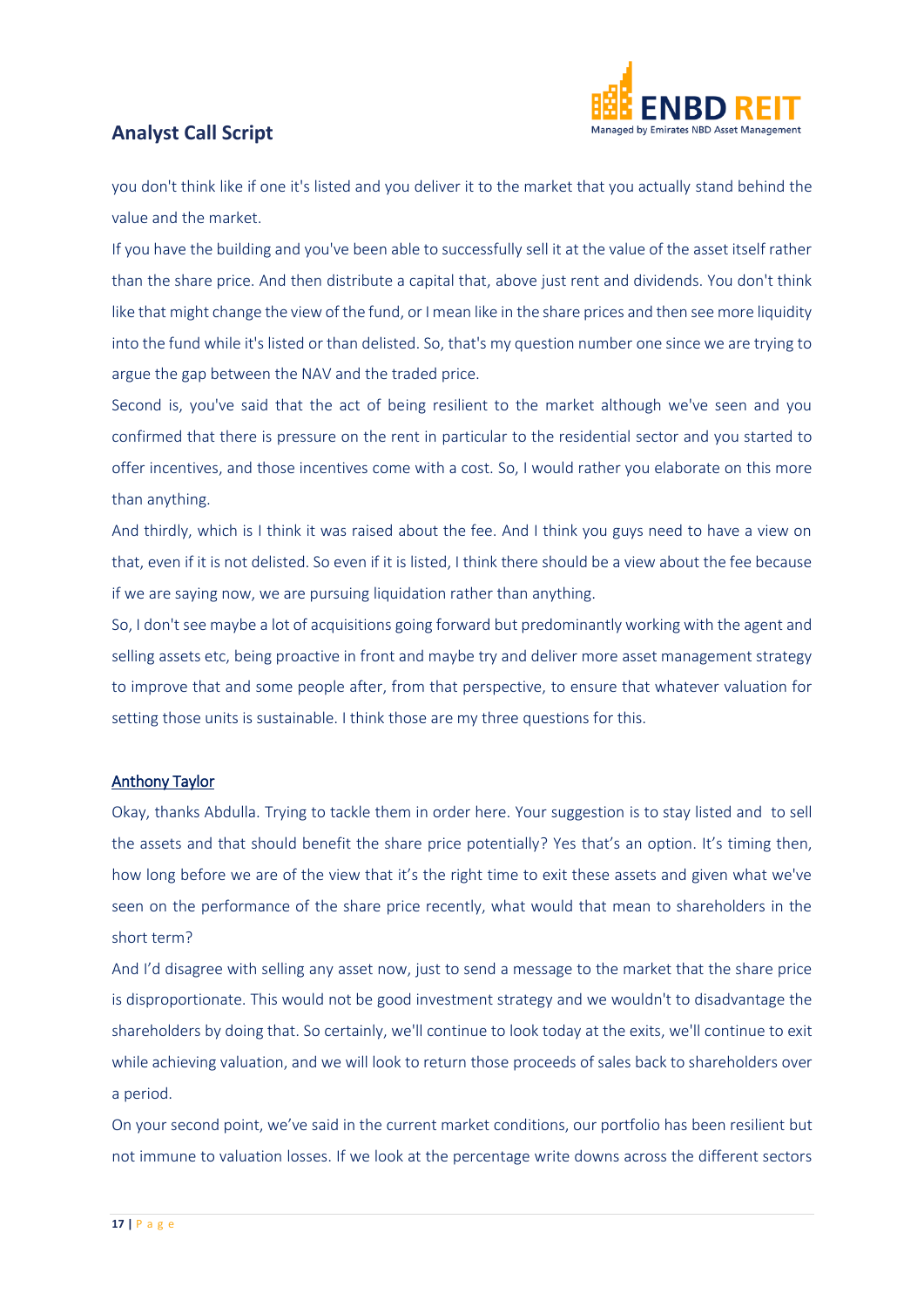

in our portfolio, we feel quite comfortable that we've invested shareholders' money in the right areas. And it's held up relatively well to what we've seen in the wider market, but it's still under pressure and there's no denying that our valuations have come down due to market pressures.

But as shareholders, you would also expect to see our valuations come down in a market like this, if they didn't that would be cause for different concerns. We continue to work with our tenants and service providers to make sure that we maintain the occupancies and the values at the most optimal levels that we can achieve.

On your last question that you had Abdullah, sorry could you just remind me what that was again.

#### Abdullah

Correct. Talking about the rental because you said, in particular, the residential sector is under pressure from a leasing perspective. I want to see if we are saying that regardless of listing or delisting and we are seeing a pressure on the rentals which ultimately will impact the valuation. So how that would be eliminated from delisting?

So, at the end of the day either list or delist, you're still exposed and that's the reason I asked that question. So let me give you the rationale why I ask that question, because the way I look at it, i believe the valuation is inflated, and what we see in the market from a view about the share price is that the view of investors, and the valuations after that, those assets should return better yields, and a better yield distributed as a dividend.

So, if you adjust that, then you will start to see more visible liquidity, more positive views about the fund itself because again, if you're saying that the fund is dropping differently, people will be concerned and they will price that accordingly by the share price.

#### Anthony Taylor

Sure. One thing that I'm very comfortable with today is that the underlying portfolio is worth more than what the current trading prices. It's one of the reasons we're putting forward this proposal, because if we believe that shareholders are going to benefit from this proposal. I don't believe that the current share price today is a fair reflection of value.

We've evidenced that by going out and purchasing the shares that were available and we're proposing to go out and do that again because we see real value in doing this. So, I disagree that the market is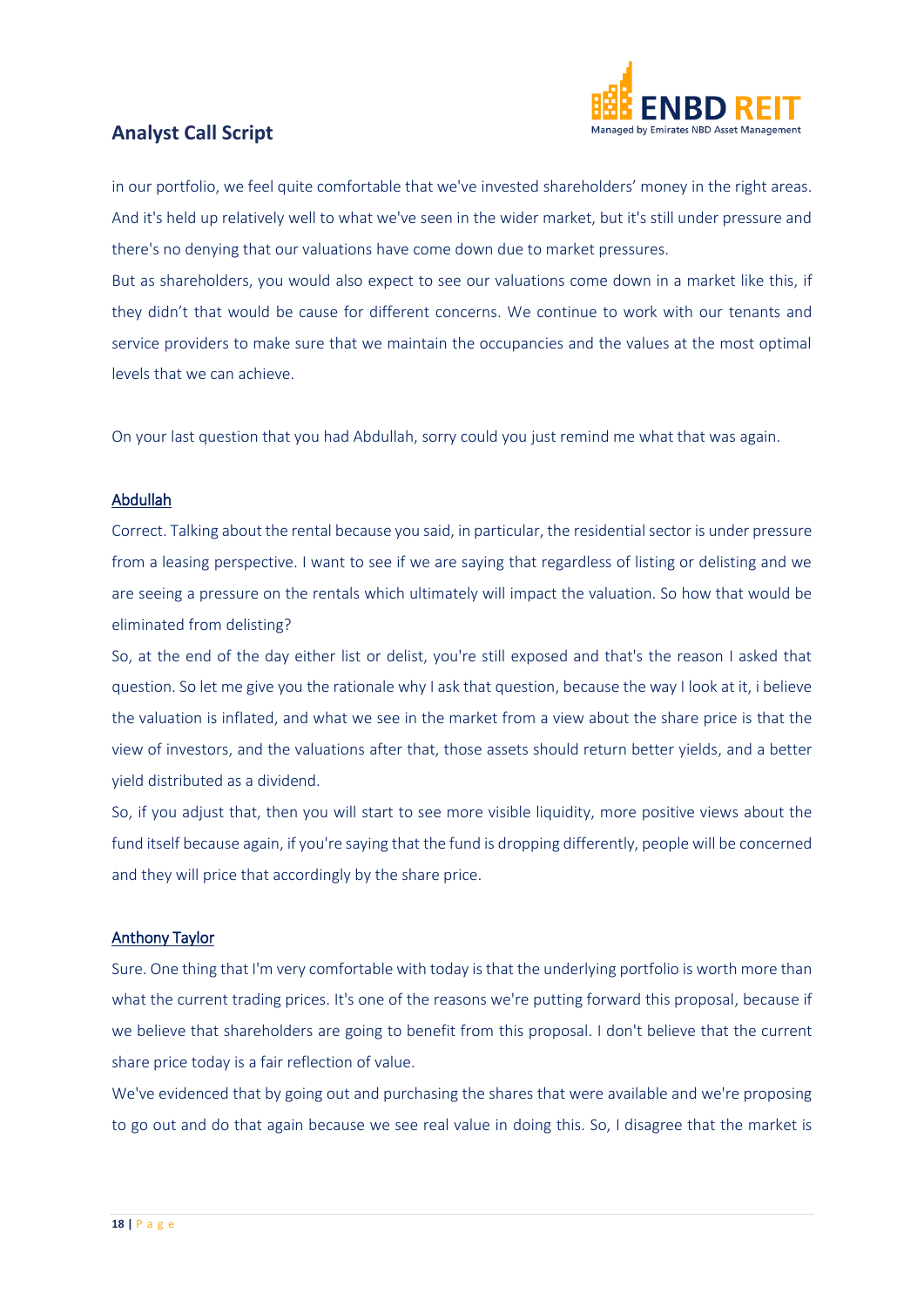

determining the accurate value of these underlying assets today. If we believe that we continue managing in our current position.

#### Abdullah

So, you agreed earlier that if you cancel an asset and then are so confident that at the end of the day the view of risk towards being listed with, as you just said, now that you believe the asset value. You believe in the strength of the underlying assets. So why delist? Again, it's all coming to the rationale behind the delisting. If we are already been exposed to that for three years now already in terms of the validity of the share price and we are saying that we are selling, so why you don't sell, no one told you to sell tomorrow. No one told you to sell in three months. At the end of the day you can sell whenever you can sell, whenever you want.

But at least now, you are requested to put forward the strategy of where do you see the market and what's your strategy to sell those assets, at what price do you think the market will price you, if you sell them today or you sell tomorrow and you sell in a year. At least we have some visibility on the proactive management that you as a manager that you would pursue to liquidate the fund over a period of time. So, this being at a time not necessarily being five plus one plus two could be even extended to eight years, but at least as the shareholders we have a visibility of saying occupy, you know what? Now, we know that this is the strategy. Now we know that we have liquidity. We will absorb the volatility, but at least based on your commitments made based on the strengths of the underlying pattern and how can continue with the market, at least we know that there'll be an upside somehow, somewhere, would come in the future.

#### Anthony Taylor

Yes, look it's a fair point. I think it will come down to what the shareholders requirements are, and again it's a similar strategy, one's staying on the exchange, one's coming off. The outcome ideally would be similar for the shareholders to achieve the highest value for them over that period that we look to exit.

#### Abdullah

I would honestly disagree on the statement respectively, because at least shareholders, where this is listed and they see some interest from others to come and, say occupy this fund, is delivering and exhibiting higher dividends than anticipated. So, you tell me even if that's small, this one is smaller but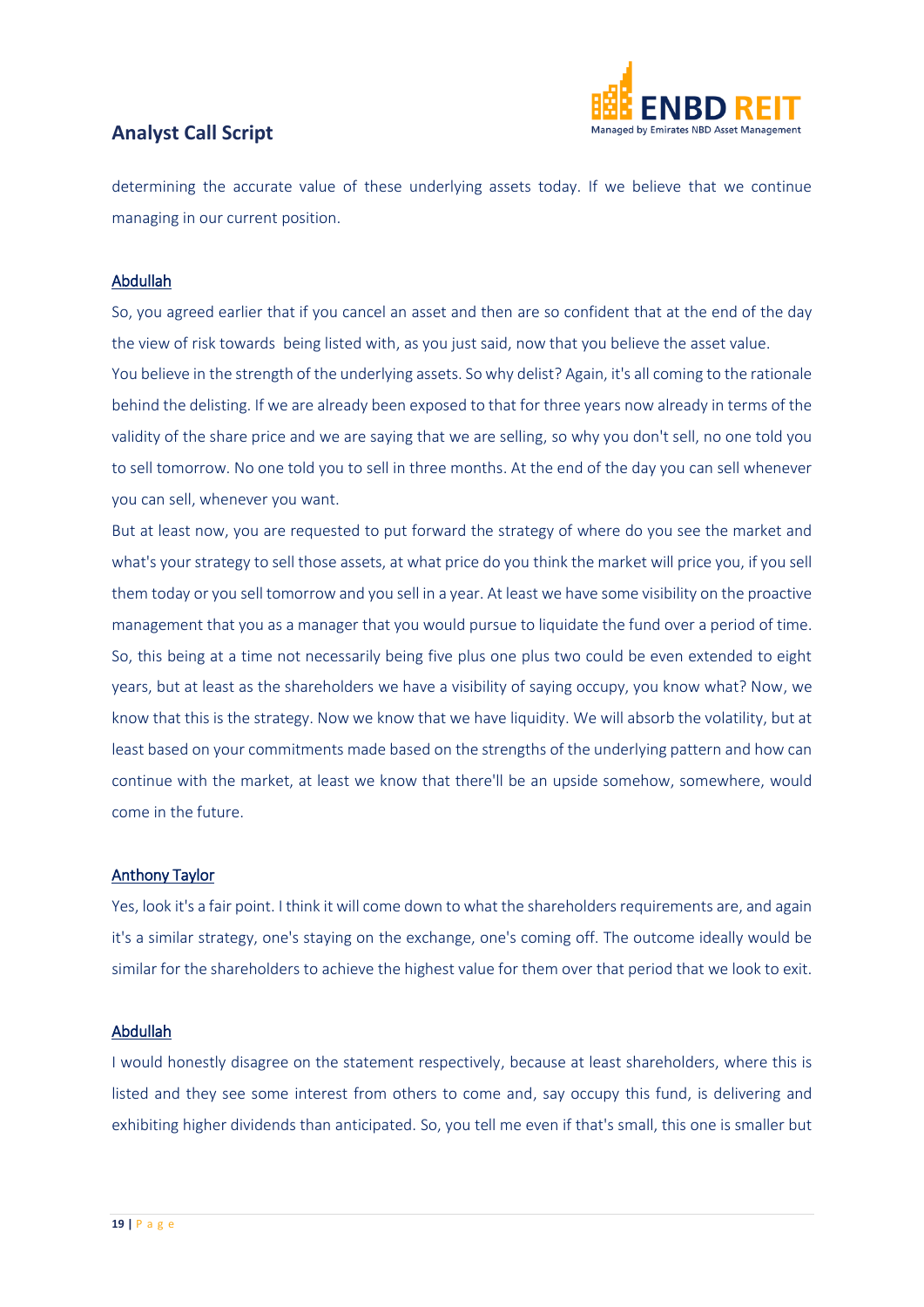

at least there is a window, there's a consideration as the other shared earlier that why are you taking that window even if it is a small window.

If it is like the percentage of such a thing happening is like 10%, 20%, this is still better for me rather than being nil. You don't agree that the reason of listing was just like to give us that window, that if you want to exist, we all have find that it's narrow to find that's like minimum because of that.

#### Anthony Taylor

Sure, but I think the intention at listing was that you would have the option to invest or divest from your holdings at or around a fair market value. And that's not existing today, and it hasn't been existing for some time, which has prompted us to put forward this proposal. And I want to reiterate that this is a proposal to shareholders and they will still have the opportunity to vote on it. But it is a proposal that has already been requested by a number of shareholders both large and small, currently invested in the REIT.-

#### Abdullah

I think the last thing is maybe like everyone said, I think the fees need to be reconsidered, even if we continue listing for years, I think that's something that would show more commitment from you guys as a fund manager to the shareholders knowing, as I said, that now we are more into liquidation rather than holding going forward.

#### Anthony Taylor

Look, I appreciate all the input and like I said before, the fee structure is something that's under consideration at this point in time.

#### Abdullah

Good. Thank you.

#### Speaker 1:

Thank you. The next question comes from Ahmed Abdul Latif from Creek Capital. Please go ahead.

#### Ahmed Abdul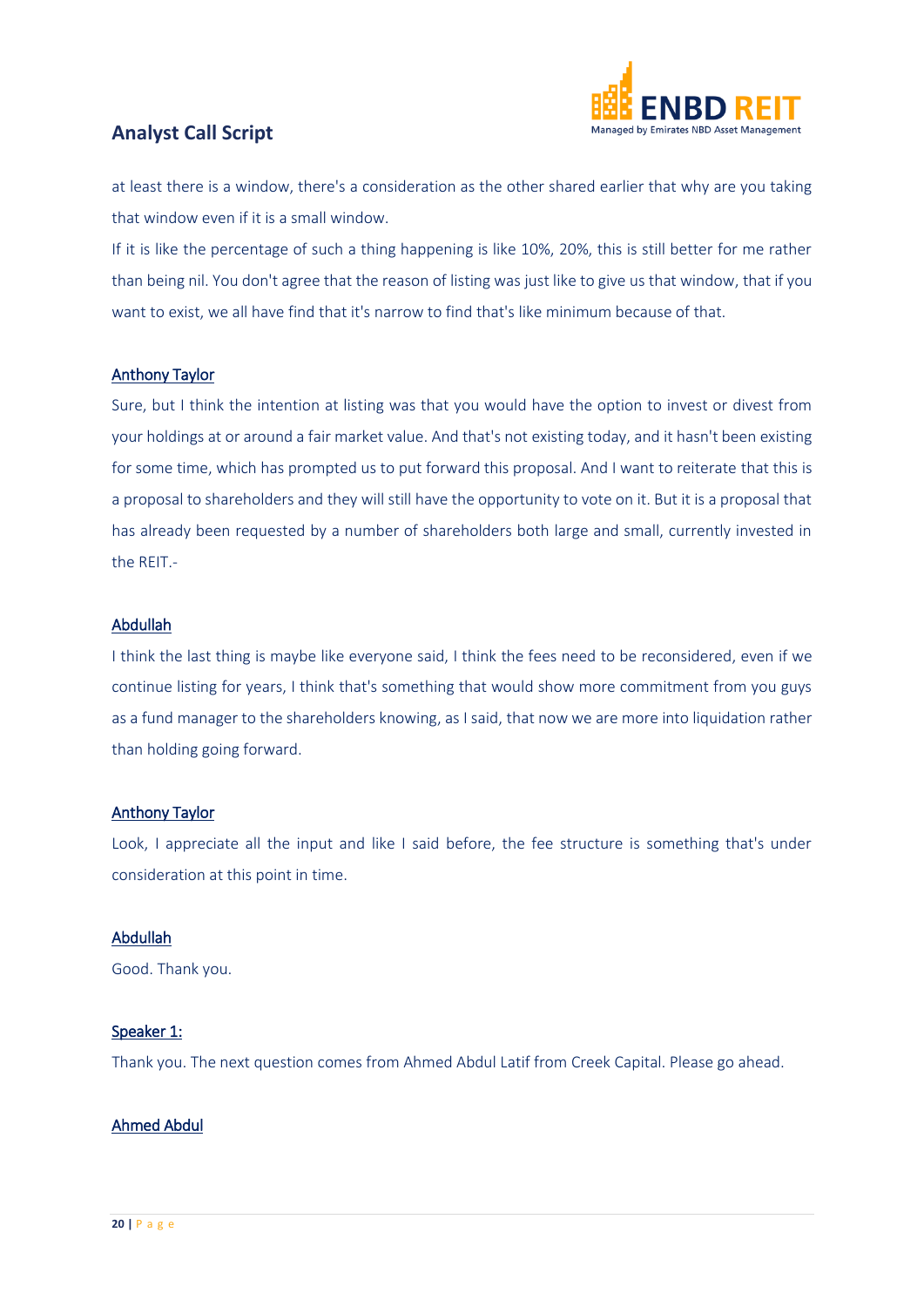

Hello gents. Good afternoon. Thank you for hosting this call. I have a few comments. A lot of them are repetitive to be honest. I just want to voice our concern on this proposal. You highlighted the advantages of going to, you highlighted the disadvantages of being in the NASDAQ as a listed entity and one of them you mentioned the liquidity. I just want to reiterate that being a closed ended fund, would be even more illiquid than what we have now. So, you will make the liquidity situation worse than it is, just a simple answer. This is a correct statement. Being in a listed vehicle regardless of liquidity of the particular exchange will provide us with more liquidity for the exit than being in an unlisted vehicle. That's one.

Two, I believe that the main issue that you guys, of course there are other issues related with the market which is depressing your price, but we believe the main issue that is depressing you and driving the discount to NAV is the management fee, which as you say is under review. What we would have loved to see is a proposal within your circular that mentions exactly what you plan to do with the management fee rather than say, let's do a closed-ended fund and then we'll leave it up to us to decide to cut our own fees. We all know that the likelihood of that happening in a vehicle where shareholders will not have any vote is let's say at best, highly unlikely.

At the moment, I think the liquidity solution is for me, with all due respect, then, and I don't mean this to address it to you gents specifically, that doesn't make any sense for us. In the new vehicle you will be subject to the DLD fees, that none of the other callers have raised this. This is a major concern for us because at the moment, we're not subject to the DLD fees and later on we will be subject to the DLD fees. This is a further an argument for a further discount to NAV, if you like. There was an argument that was made regarding the-

#### Anthony Taylor

Can I just clarify this DLD point?

#### Ahmed Abdul

Yes please go ahead.

#### Anthony Taylor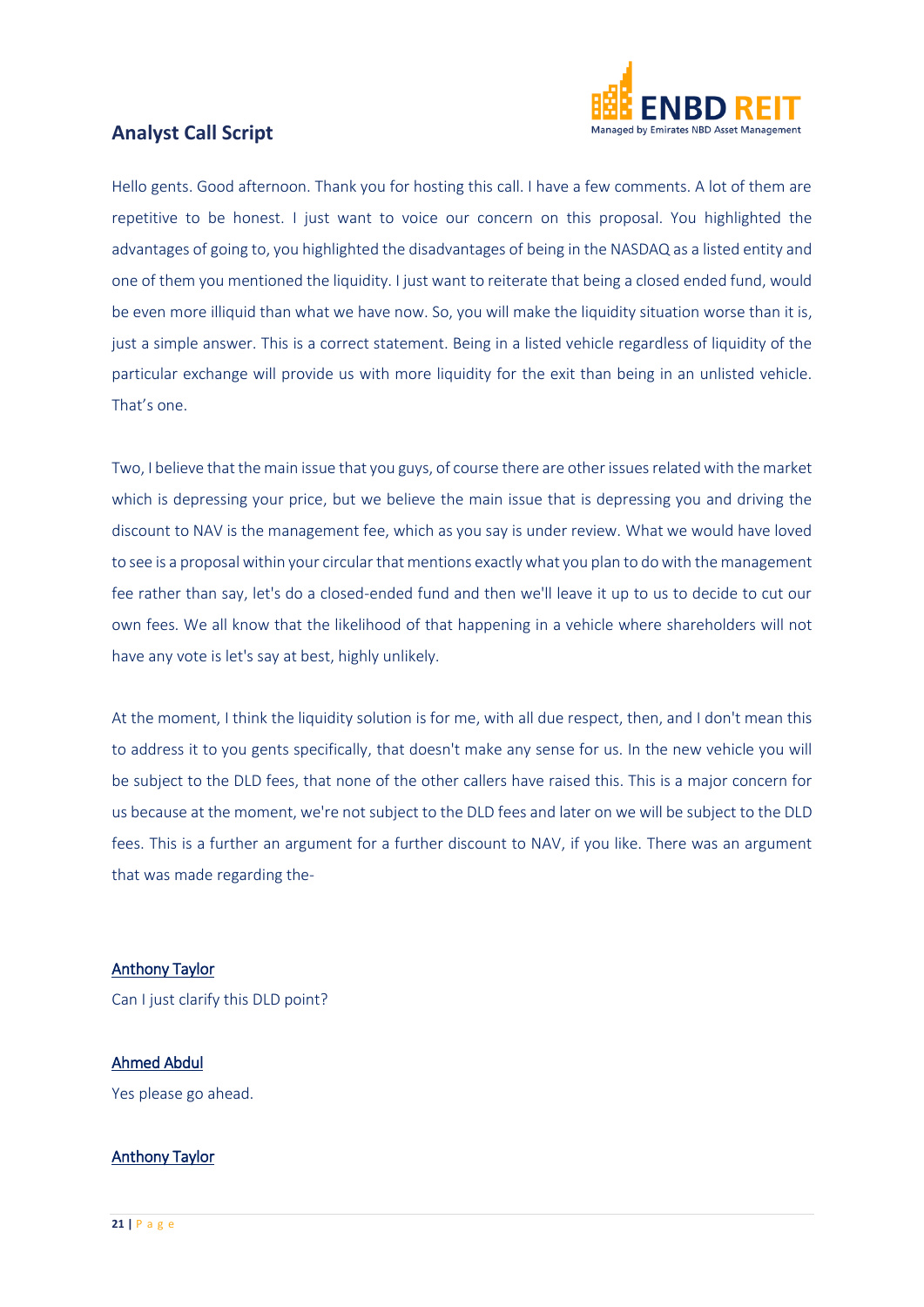

I won't tackle the first two points just yet, but I just want to stop you on the DLD fees. You're incorrect in saying that moving from one to the other is a further discount on the NAV. If you're a shareholder who realizes your investment back from management exiting these assets, then there will always be the land department fees applied to the assets on exit, as per the DLD regulations, regardless of whether you were listed or not.

Those fees are captured in the valuations today of the assets in the portfolio. So, nothing changes.

#### Ahmed Abdul

Fair enough.

#### Anthony Taylor

What we are highlighting is, if once we are in a non-listed entity, if that shareholder wishes to exit his shares before management has liquidated the holdings, then DLD fees may apply to the their shareholdings at the time of exit. And that number could be significant, so we are urging anyone who has a short-term view on this portfolio not participate in the delist and then look to exit in a year's time, because they may well be subject to those fees. Today as a listed entity, transfer of shares holding underlying property in Dubai, is exempt of DLD fees on the share transfer amount. And that's something that we simply wanted to highlight today, but to be clear, moving into a delisted structure does not reduce the NAV.

#### Ahmed Abdul

Fair enough. Fair enough. Thank you for addressing that. Maybe we can take the view of that if all shareholders were long-term shareholders, then the NAV would currently, maybe reflect that potential fee upon exit. So that's a fair argument. What is a concerning argument when you mentioned the longterm versus short-term shareholder?

Generally speaking, these vehicles, especially in a liquid listed vehicle. I believe that most of your shareholders will be long-term in nature. Perhaps you have some statistics that I don't, but if you look at the term of your shareholders, it would be minimal. What that means is probably most shareholders would have opted for, under IFRS 9, to have the fluctuation in the market cap hit the balance sheet rather than the income statement.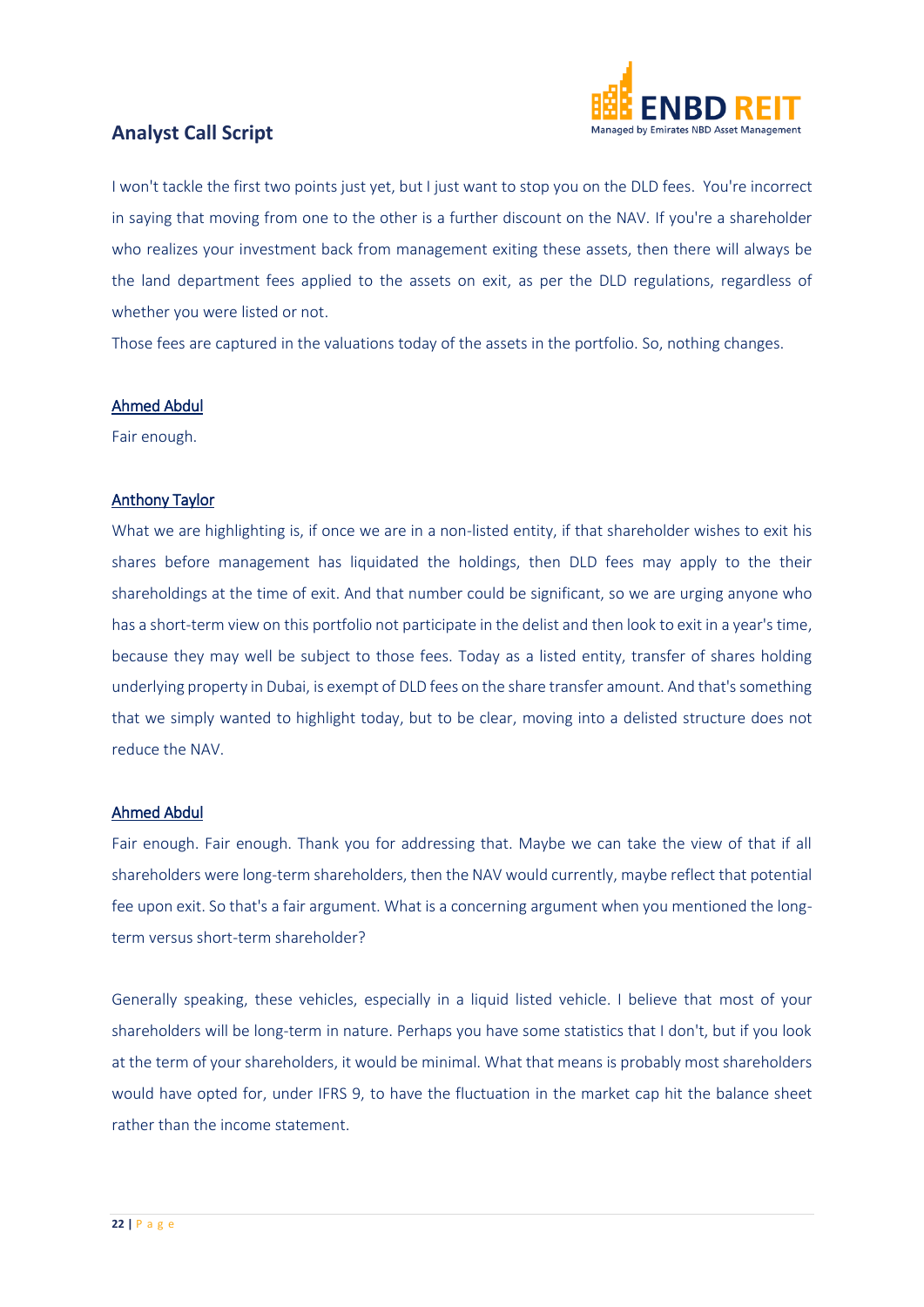

So, the effect of going into an unlisted company, even if accepted by the auditor, would really not do anything for the income, would just go into the balance sheet. And I guess for us and for probably most of the shareholders, that doesn't really move the needle for us. So, this uplift in NAV, not to mention even if it were possible and auditors were to accept it, I don't think it has that big of an impact. I think what we face gents is a situation where we go from a vehicle that is partially liquid to a vehicle that is less liquid. A fee structure remains the same. You're saying it's under review, but we have no clarity on that. And then at the moment, at least, we have some degree of voting, a shareholder, and then the new vehicle, we will have no voting a shareholder. Honestly, gents-

#### Anthony Taylor

Sorry, just to correct you as well there, that's not true. The company structure remains the same in terms of the shareholders and the rights to vote on a resolution that will be put forward. It's being listed or non-listed does not change that.

#### Ahmed Abdul

Okay. Was that highlighted in your circular? I apologize if I missed that.

#### Anthony Taylor

I don't think it was explicit, but I don't see why you would assume that would change?

#### Ahmed Abdul

I don't think it was highlighted in the circular. So, one of the fears we had is that at least for now we have some shareholder rights, whereas going to close then the-

#### Anthony

And you still do going forward. So yes, that shouldn't be an issue.

#### Ahmed Abdul

Just a closing remarks to avoid rambling. I believe if you want to realize shareholder value, the best way to do so is not to delist but rather to find a strategic buyer or buy your own shares to the extent that if you really find that they are trading at a large discount to NAV, the way to signal to do so, you said we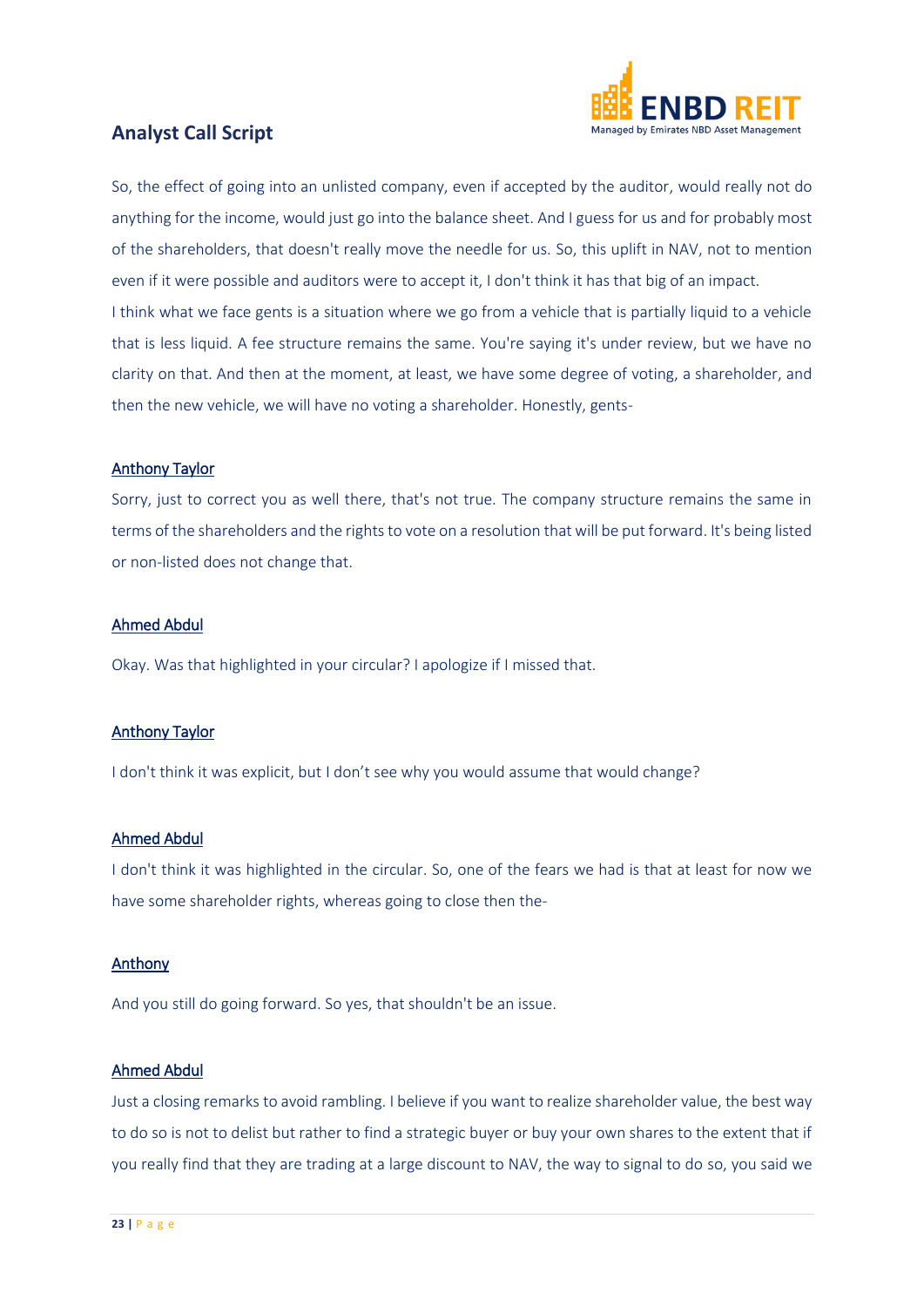

did some signalling to the market that hasn't worked, but the way to properly signal to the market is to do a large scale recap of the company or even a take it private.

That would make the shareholders realize the value rather than going to an unlisted vehicle. You can still exercise in the same timeframe that you want the assets sales that you envisage changing from a listed vehicle to an unlisted vehicle. It doesn't really change the time horizons at all. And I reiterate what my other shareholders have mentioned. So, our view is we fail to see the full logic of such a delisting.

#### Anthony Taylor

Sure. Look, thanks for your comments. We can disagree on some of those points. We have highlighted at the beginning some of the other strategies that we had looked at and that a buyout and take private was one of these. However, in current market conditions that hasn't been something that is realistically going to achieve this value for the shareholders as most large institutional investors are looking for significant discounts if they were to acquire.

So, in our view, what we are putting forward is the best option for shareholders at the moment. Look, your argument of liquidity on an exchange versus liquidity in a private company is correct, but you've got to put it in the context of liquidity at a share price, which is trading at 50% plus to the current underlying value of the assets, is probably not justified in that you can only trade and realize half the investments that a lot of shareholders put in. So, we would prefer to return that investment to shareholders at a higher number closer to the NAV.

#### Ahmed Abdul

Thank you gents. I'm done.

#### Speaker 1

Thank you. The next question comes from Ankit Banzal from Sancta Capital. Please go ahead.

#### Ankit

Hello gentlemen, my question is regarding the property portfolio value. So as of December 2019, the property portfolio value that you have reported is \$429 million. My question is that I think I believe that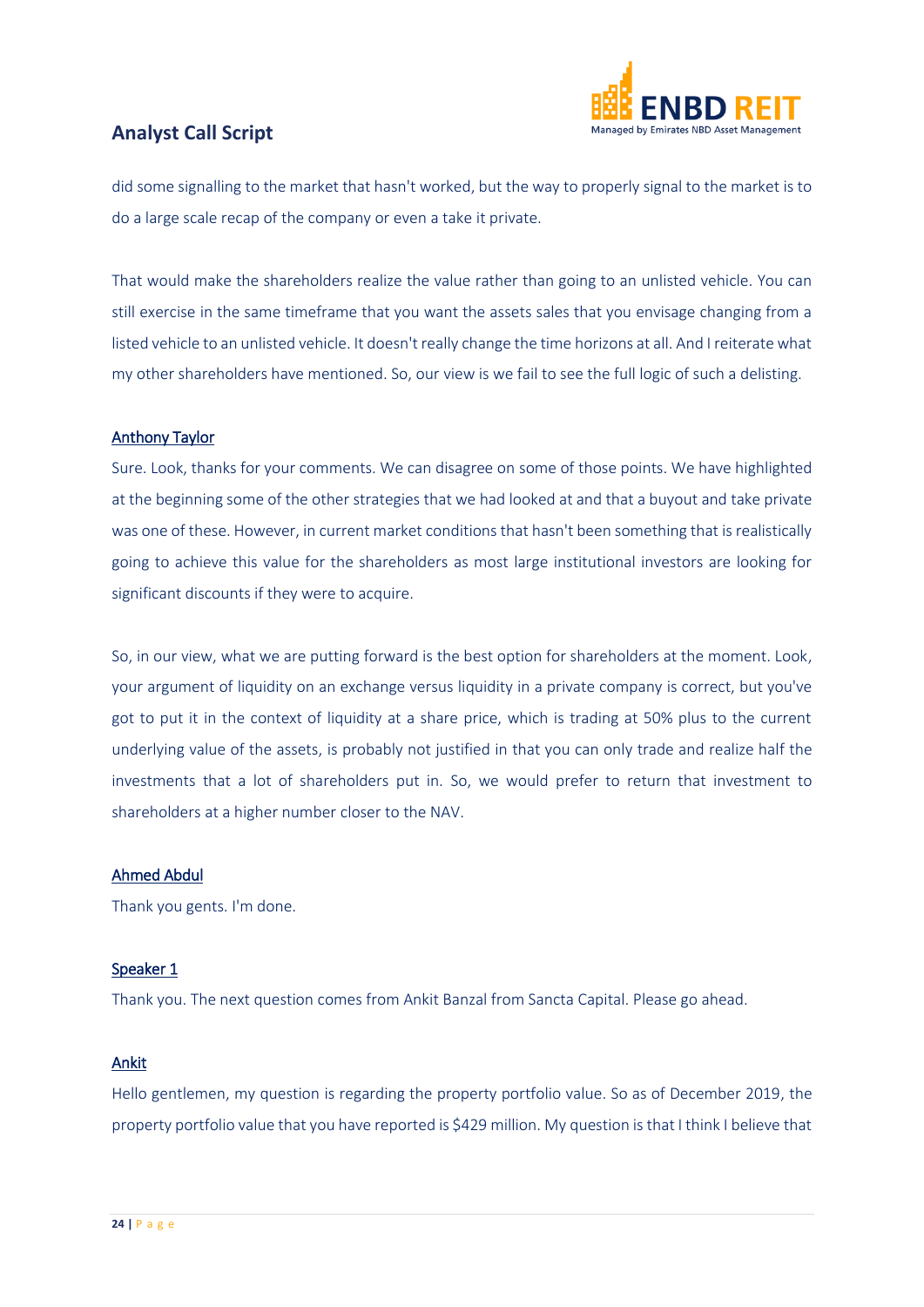



this value is given by the independent valuer, which probably is CBRE in your case. So, can you confirm that and then I'll ask my following question.

#### Anthony

Yes. There are two valuers on our panel today. CBRE and Cavendish Maxwell.

#### Ankit

Okay. So, I've gone to your IPO prospectus and I think the valuation methodology is following, it basically takes into account the current market trends and the current transaction values and the expenses of running the property and so on. So, when I look at your income statement, if you go for FY 19 that is ending in March, you made revenues roughly \$38 million and your operating income after expenses were \$30 million.

So, it is my understanding that your value or CBRE is taking into account the operating income of \$30 million to value these properties, which is fine. So even if you agree that the real value is for \$29 million, the problem is that the valuer has not taken into account fund expenses and fund expenses are at least \$6 million per year.

And from that \$429 million, if you're deducting the debt, which is \$182 million, and then you are accounting for cash and working capital, they now have \$246 million that you're left with that now is actually pre-fund expenses. It does take into account the fund expenses. So, the right way to value this would be to take into account the \$6 million of fund expenses every year. And then you can assume a cap rate for the fund expenses.

If you take up the multiple of 10 times, which is a cap rate of 10% and that fund expenses of \$6 million would become \$60 million. So, you deduct \$60 million from the NAV of \$246 million and that gets you to the NAV, which is like 180 or \$190 million. So, the NAV that you're reporting of 0.98 is actually not right in my opinion.

#### Anthony Taylor

Sure. I think just to clarify, the valuers report at an asset level that's clear. It's in the prospectus that they don't take into account holding fund cost in their valuations. I believe this is the correct way to value the assets. I don't have any issue with the way that they have been determined.

You're also right in coming up with your own assessment on how different people look at valuations. You do have to take into account the additional expenses. Obviously, the NAV is net of the liabilities of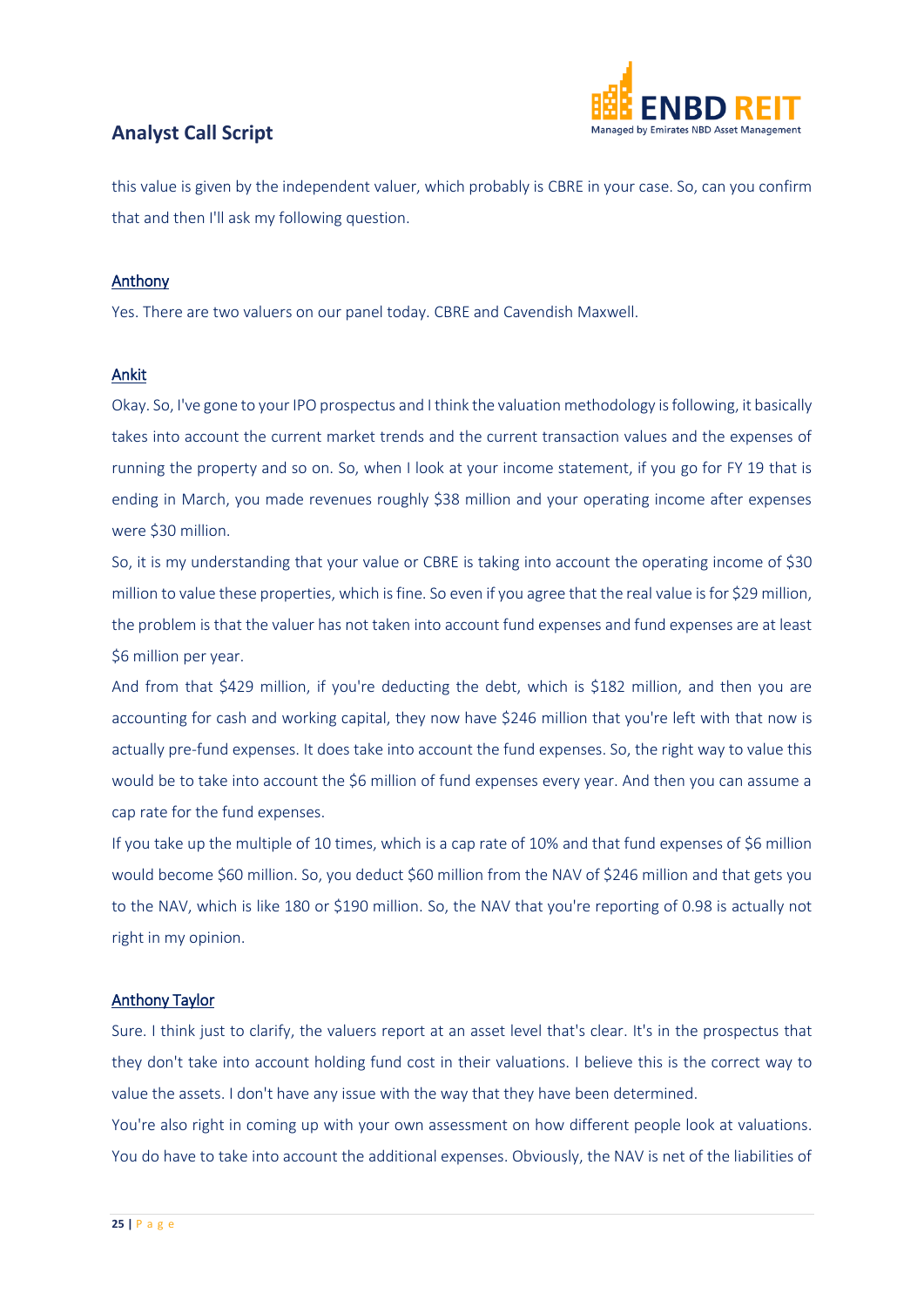

the debt, and there are costs associated with that debt. We use debt in this portfolio to ideally maximize shareholders returns and it's something that we monitor very carefully. If the cost of debt is rising in the portfolio and yields on the assets are not keeping up with that, this signals to us the need to potentially exit certain assets and payback some of your debt.

. I do however disagree with your suggestion on how the NAV should be determined, but I don't think we need to argue about how you derive your valuations of this business.

#### Ankit

The reason why I'm asking about this is because given the fund expenses of \$6,000,000 every year, if the true NAV is not a \$1 per share. If it is 0.75 per share, then as a fund manager you're charging fees on the \$1 per share, which is a loss of value to the shareholder. So, it would be right to deduct the fund expenses which are essential part of running this REITs, and then from the final value to shareholders, which would be anywhere between 75 cents to 80 cents, on that amount you should be charging the management fee, that would be the right method in my opinion.

#### Anthony Taylor

Look, I think we've touched on this a few times. It's under review. I do appreciate the input. I really do. And we'll come back in the future on this.

#### Ankit

Okay. Okay. All right.

#### Speaker 1

Thank you. There are no more questions. We'll now hand over the call to the company for final remarks.

#### Mohammad Haidar

Thank you everyone for joining. Anthony and Asif, thank you for your time. Anthony, do you have any final remarks?

#### Anthony